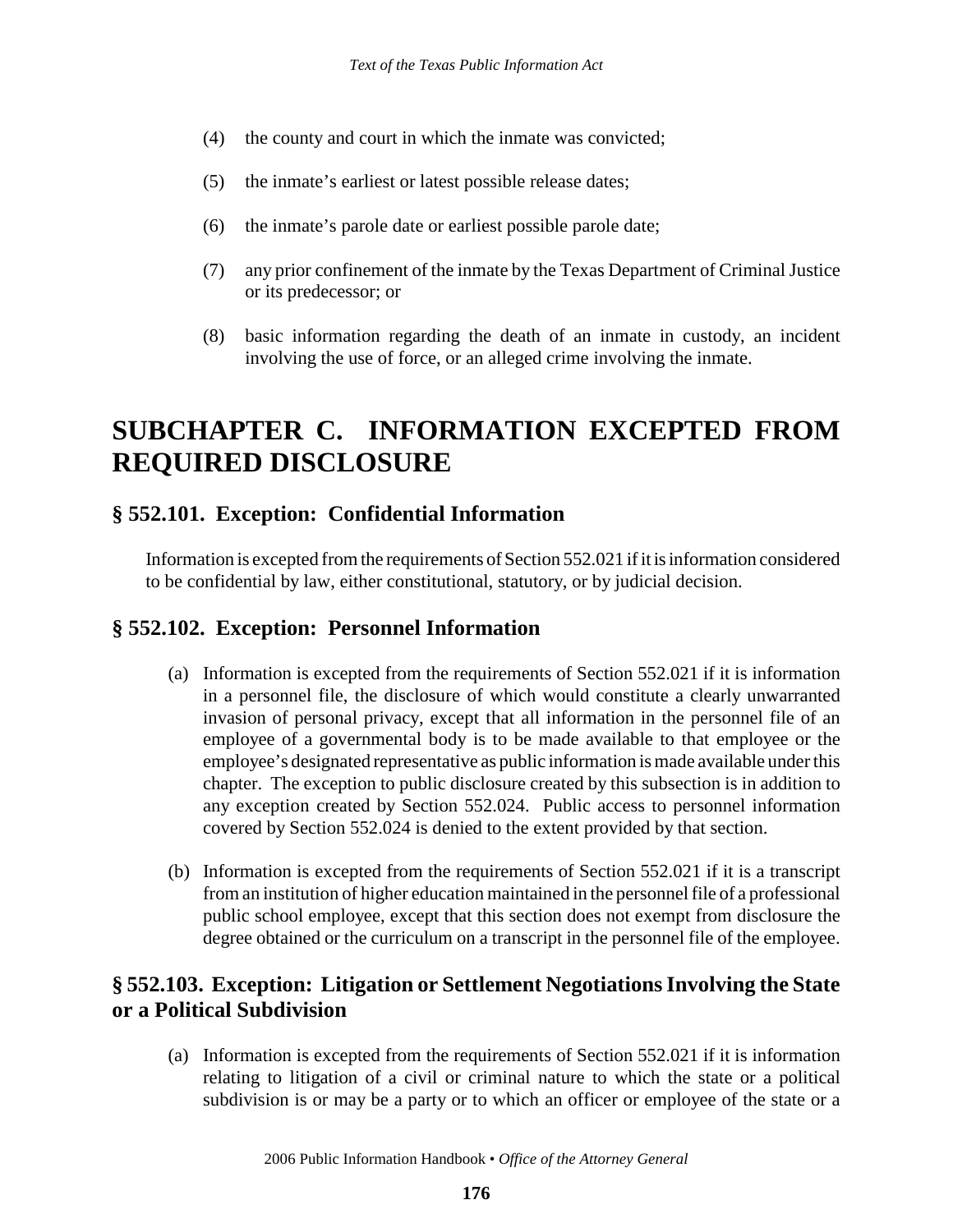political subdivision, as a consequence of the person's office or employment, is or may be a party.

- (b) For purposes of this section, the state or a political subdivision is considered to be a party to litigation of a criminal nature until the applicable statute of limitations has expired or until the defendant has exhausted all appellate and postconviction remedies in state and federal court.
- (c) Information relating to litigation involving a governmental body or an officer or employee of a governmental body is excepted from disclosure under Subsection (a) only if the litigation is pending or reasonably anticipated on the date that the requestor applies to the officer for public information for access to or duplication of the information.

## **§ 552.104. Exception: Information Related to Competition or Bidding**

- (a) Information is excepted from the requirements of Section 552.021 if it is information that, if released, would give advantage to a competitor or bidder.
- (b) The requirement of Section 552.022 that a category of information listed under Section 552.022(a) is public information and not excepted from required disclosure under this chapter unless expressly confidential under law does not apply to information that is excepted from required disclosure under this section.

# **§ 552.105. Exception: Information Related to Location or Price of Property**

Information is excepted from the requirements of Section 552.021 if it is information relating to:

- (1) the location of real or personal property for a public purpose prior to public announcement of the project; or
- (2) appraisals or purchase price of real or personal property for a public purpose prior to the formal award of contracts for the property.

# **§ 552.106. Exception: Certain Legislative Documents**

- (a) A draft or working paper involved in the preparation of proposed legislation is excepted from the requirements of Section 552.021.
- (b) An internal bill analysis or working paper prepared by the governor's office for the purpose of evaluating proposed legislation is excepted from the requirements of Section 552.021.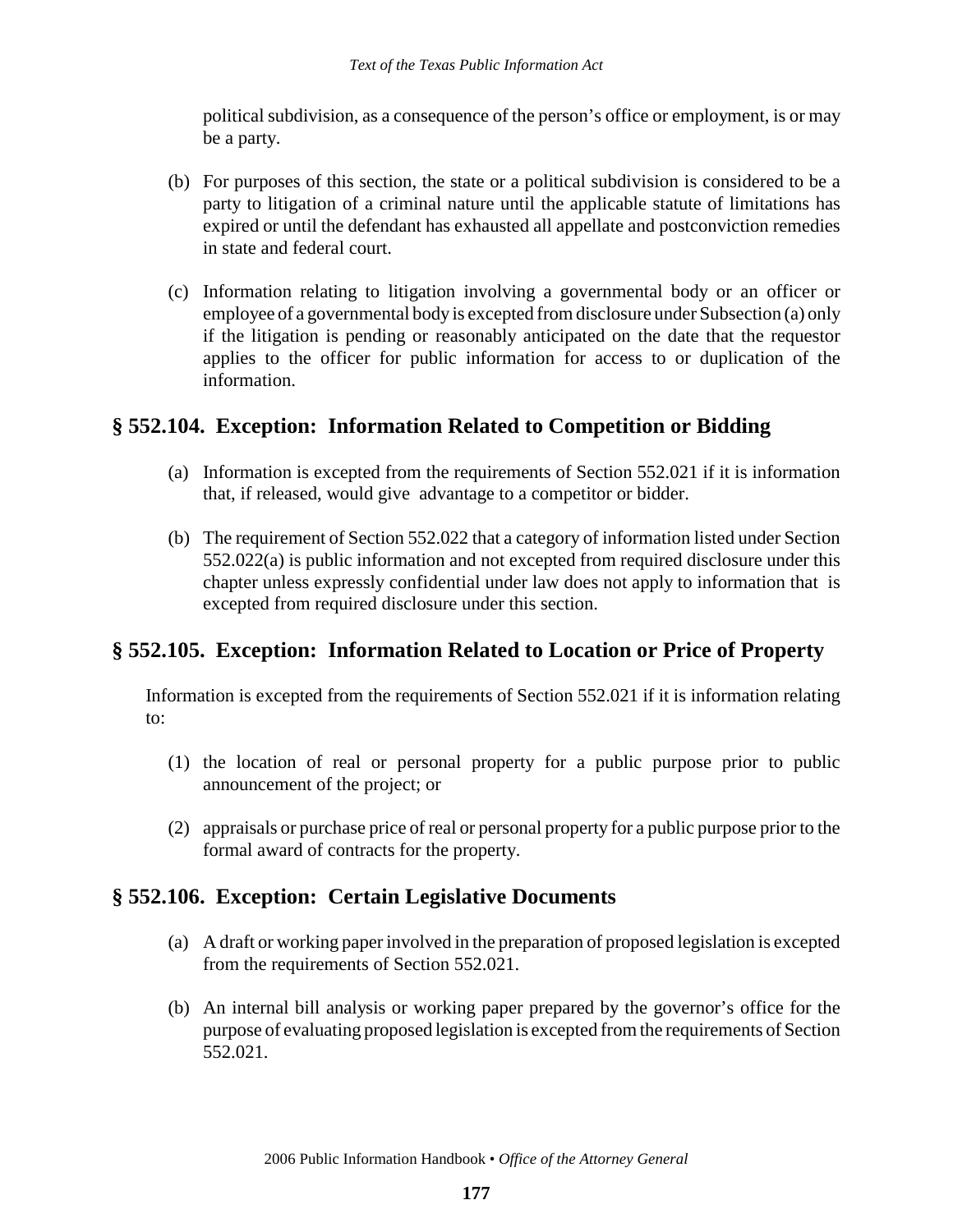## **§ 552.107. Exception: Certain Legal Matters**

Information is excepted from the requirements of Section 552.021 if:

- (1) it is information that the attorney general or an attorney of a political subdivision is prohibited from disclosing because of a duty to the client under the Texas Rules of Civil Evidence, the Texas Rules of Criminal Evidence, or the Texas Disciplinary Rules of Professional Conduct; or
- (2) a court by order has prohibited disclosure of the information.

## **§ 552.108. Exception: Certain Law Enforcement, Corrections, and Prosecutorial Information**

- (a) Information held by a law enforcement agency or prosecutor that deals with the detection, investigation, or prosecution of crime is excepted from the requirements of Section 552.021 if:
	- (1) release of the information would interfere with the detection, investigation, or prosecution of crime;
	- (2) it is information that deals with the detection, investigation, or prosecution of crime only in relation to an investigation that did not result in conviction or deferred adjudication;
	- (3) it is information relating to a threat against a peace officer or detention officer collected or disseminated under Section 411.048; or
	- (4) it is information that:
		- (A) is prepared by an attorney representing the state in anticipation of or in the course of preparing for criminal litigation; or
		- (B) reflects the mental impressions or legal reasoning of an attorney representing the state.
- (b) An internal record or notation of a law enforcement agency or prosecutor that is maintained for internal use in matters relating to law enforcement or prosecution is excepted from the requirements of Section 552.021 if:
	- (1) release of the internal record or notation would interfere with law enforcement or prosecution;
	- (2) the internal record or notation relates to law enforcement only in relation to an investigation that did not result in conviction or deferred adjudication; or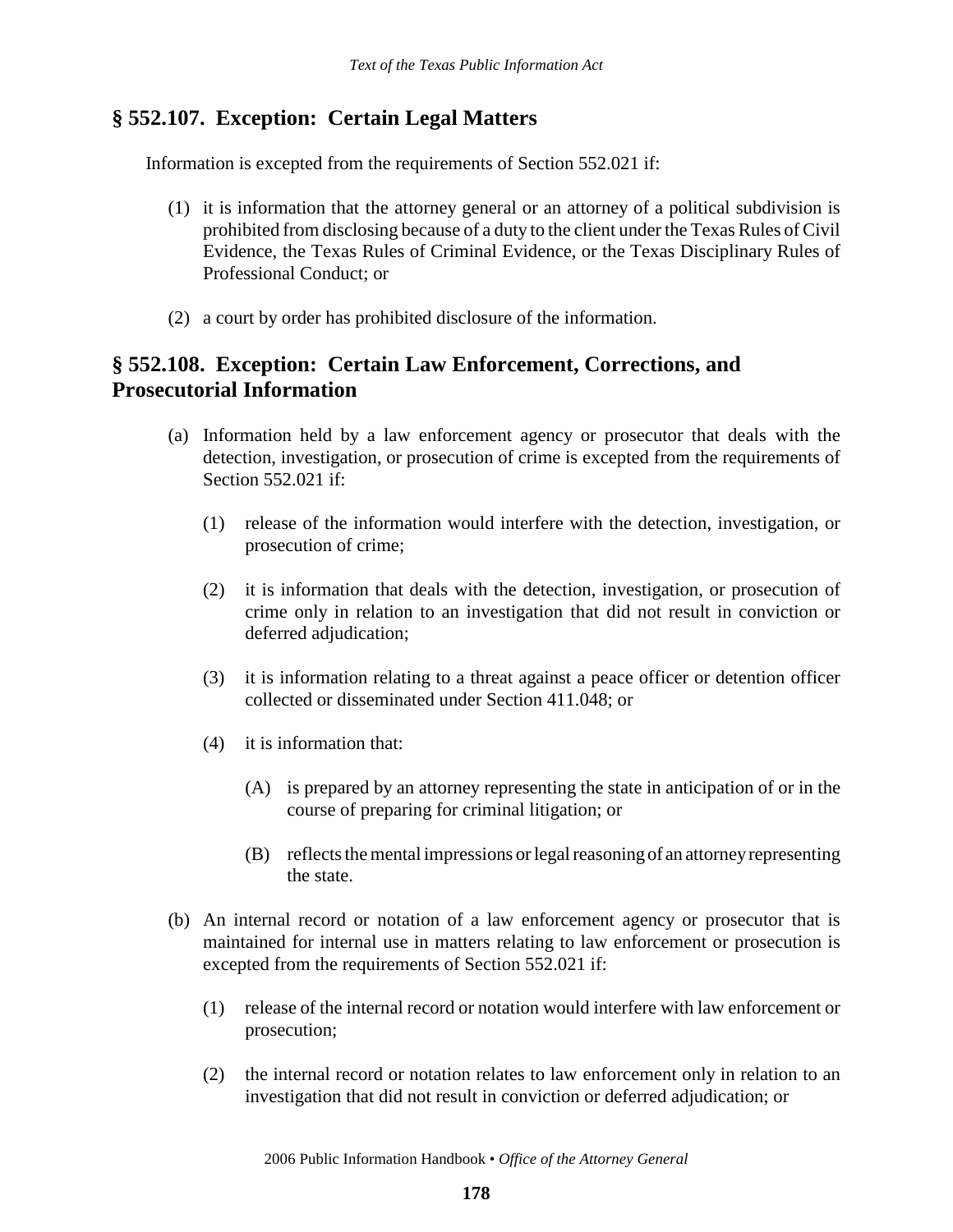- (3) the internal record or notation:
	- (A) is prepared by an attorney representing the state in anticipation of or in the course of preparing for criminal litigation; or
	- (B) reflects the mental impressions or legal reasoning of an attorney representing the state.
- (c) This section does not except from the requirements of Section 552.021 information that is basic information about an arrested person, an arrest, or a crime.

# **§ 552.109. Exception: Certain Private Communications of an Elected Office Holder**

Private correspondence or communications of an elected office holder relating to matters the disclosure of which would constitute an invasion of privacy are excepted from the requirements of Section 552.021.

# **§ 552.110. Exception: Trade Secrets; Certain Commercial or Financial Information**

- (a) A trade secret obtained from a person and privileged or confidential by statute or judicial decision is excepted from the requirements of Section 552.021.
- (b) Commercial or financial information for which it is demonstrated based on specific factual evidence that disclosure would cause substantial competitive harm to the person from whom the information was obtained is excepted from the requirements of Section 552.021.

## **§ 552.111. Exception: Agency Memoranda**

An interagency or intraagency memorandum or letter that would not be available by law to a party in litigation with the agency is excepted from the requirements of Section 552.021.

## **§ 552.112. Exception: Certain Information Relating to Regulation of Financial Institutions or Securities**

- (a) Information is excepted from the requirements of Section 552.021 if it is information contained in or relating to examination, operating, or condition reports prepared by or for an agency responsible for the regulation or supervision of financial institutions or securities, or both.
- (b) In this section, "securities" has the meaning assigned by The Securities Act (Article 581-1 et seq., Vernon's Texas Civil Statutes).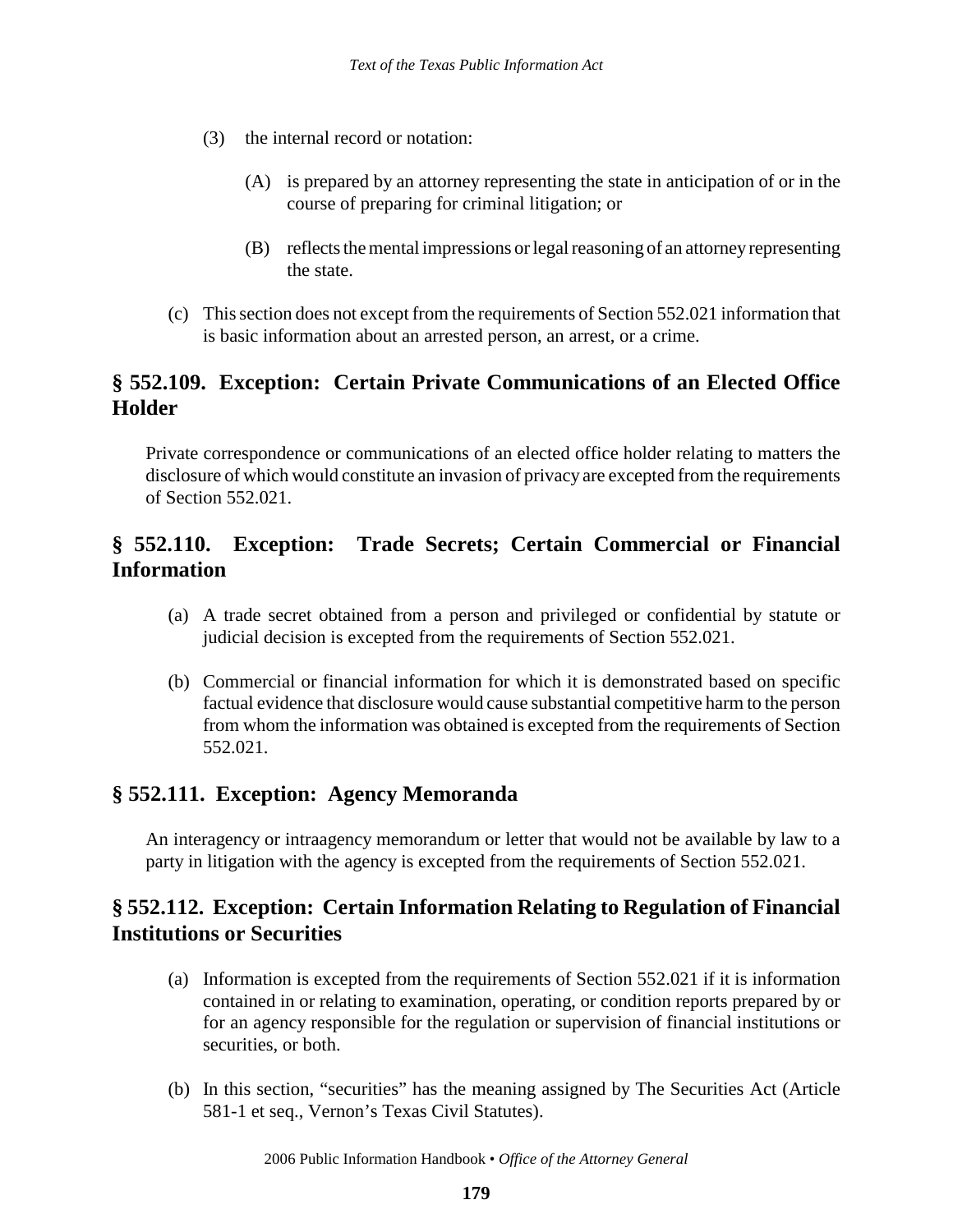(c) Information is excepted from the requirements of Section 552.021 if it is information submitted by an individual or other entity to the Texas Legislative Council, or to any state agency or department overseen by the Finance Commission of Texas and the information has been or will be sent to the Texas Legislative Council, for the purpose of performing a statistical or demographic analysis of information subject to Section 323.020. However, this subsection does not except from the requirements of Section 552.021 information that does not identify or tend to identify an individual or other entity and that is subject to required public disclosure under Section 323.020(e).

#### **§ 552.113. Exception: Geological or Geophysical Information**

- (a) Information is excepted from the requirements of Section 552.021 if it is:
	- (1) an electric log confidential under Subchapter M, Chapter 91, Natural Resources Code;
	- (2) geological or geophysical information or data, including maps concerning wells, except information filed in connection with an application or proceeding before an agency; or
	- (3) confidential under Subsections (c) through (f).
- (b) Information that is shown to or examined by an employee of the General Land Office, but not retained in the land office, is not considered to be filed with the land office.
- (c) In this section:
	- (1) "Confidential material" includes all well logs, geological, geophysical, geochemical, and other similar data, including maps and other interpretations of the material filed in the General Land Office:
		- (A) in connection with any administrative application or proceeding before the land commissioner, the school land board, any board for lease, or the commissioner's or board's staff; or
		- (B) in compliance with the requirements of any law, rule, lease, or agreement.
	- (2) "Basic electric logs" has the same meaning as it has in Chapter 91, Natural Resources Code.
	- (3) "Administrative applications" and "administrative proceedings" include applications for pooling or unitization, review of shut-in royalty payments, review of leases or other agreements to determine their validity, review of any plan of operations, review of the obligation to drill offset wells, or an application to pay compensatory royalty.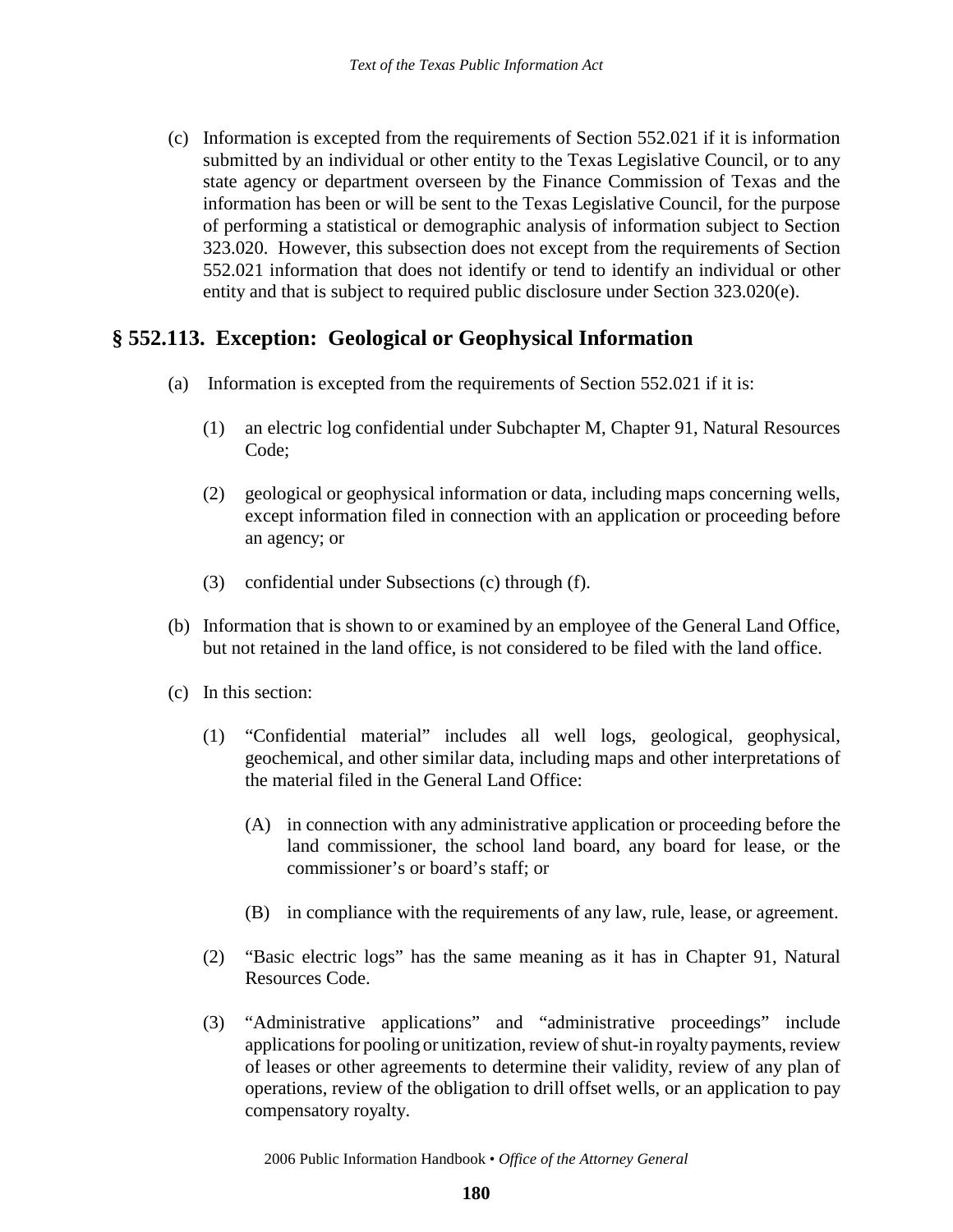- (d) Confidential material, except basic electric logs, filed in the General Land Office on or after September 1, 1985, is public information and is available to the public under Section 552.021 on and after the later of:
	- (1) five years from the filing date of the confidential material; or
	- (2) one year from the expiration, termination, or forfeiture of the lease in connection with which the confidential material was filed.
- (e) Basic electric logs filed in the General Land Office on or after September 1, 1985, are either public information or confidential material to the same extent and for the same periods provided for the same logs by Chapter 91, Natural Resources Code. A person may request that a basic electric log that has been filed in the General Land Office be made confidential by filing with the land office a copy of the written request for confidentiality made to the Railroad Commission of Texas for the same log.
- (f) The following are public information:
	- (1) basic electric logs filed in the General Land Office before September 1, 1985; and
	- (2) confidential material, except basic electric logs, filed in the General Land Office before September 1, 1985, provided, that Subsection (d) governs the disclosure of that confidential material filed in connection with a lease that is a valid and subsisting lease on September 1, 1995.
- (g) Confidential material may be disclosed at any time if the person filing the material, or the person's successor in interest in the lease in connection with which the confidential material was filed, consents in writing to its release. A party consenting to the disclosure of confidential material may restrict the manner of disclosure and the person or persons to whom the disclosure may be made.
- (h) Notwithstanding the confidential nature of the material described in this section, the material may be used by the General Land Office in the enforcement, by administrative proceeding or litigation, of the laws governing the sale and lease of public lands and minerals, the regulations of the land office, the school land board, or of any board for lease, or the terms of any lease, pooling or unitization agreement, or any other agreement or grant.
- (i) An administrative hearings officer may order that confidential material introduced in an administrative proceeding remain confidential until the proceeding is finally concluded, or for the period provided in Subsection (d), whichever is later.
- (j) Confidential material examined by an administrative hearings officer during the course of an administrative proceeding for the purpose of determining its admissibility as evidence shall not be considered to have been filed in the General Land Office to the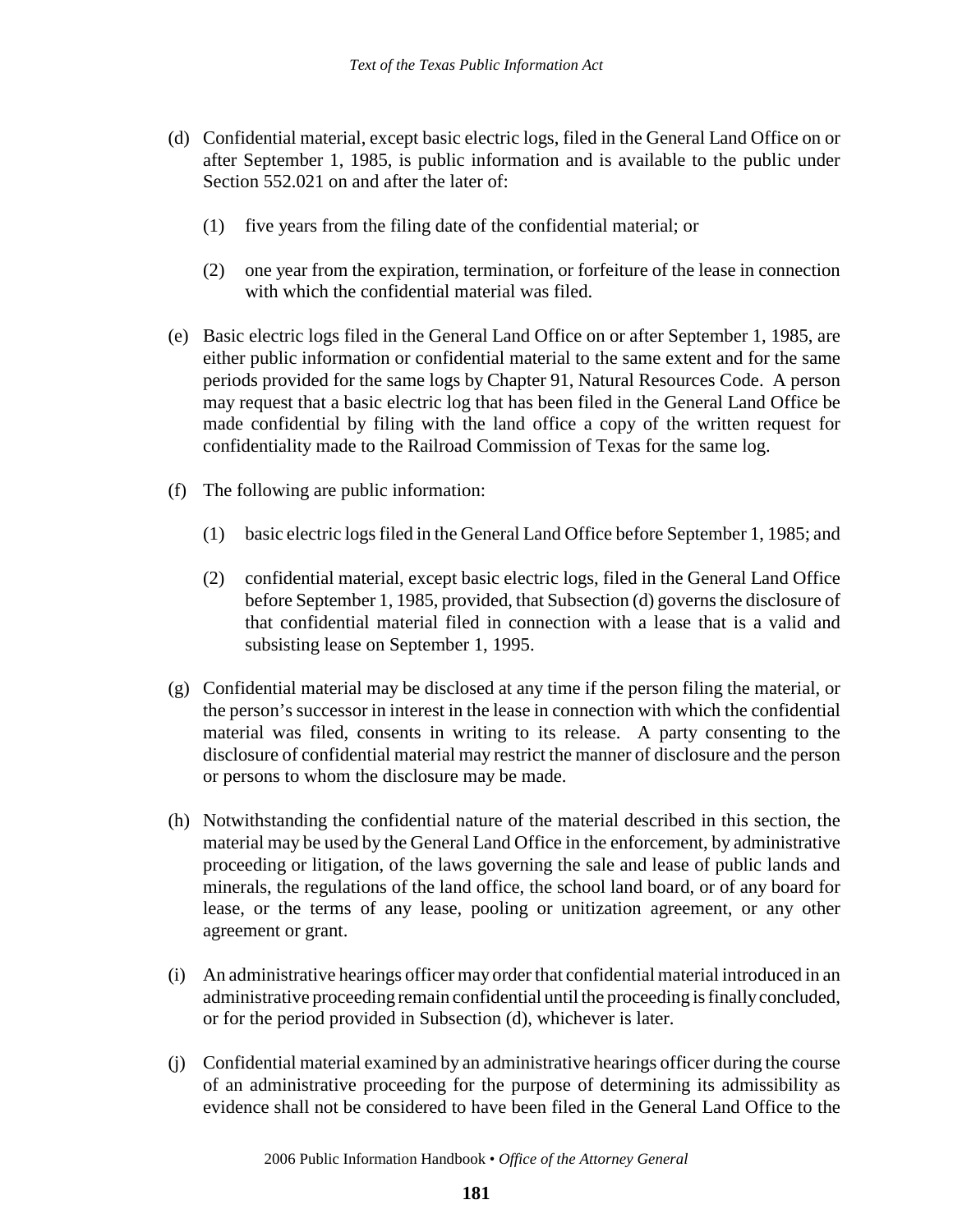extent that the confidential material is not introduced into evidence at the proceeding.

(k) This section does not prevent a person from asserting that any confidential material is exempt from disclosure as a trade secret or commercial information under Section 552.110 or under any other basis permitted by law.

## **§ 552.114. Exception: Student Records**

- (a) Information is excepted from the requirements of Section 552.021 if it is information in a student record at an educational institution funded wholly or partly by state revenue.
- (b) A record under Subsection (a) shall be made available on the request of:
	- (1) educational institution personnel;
	- (2) the student involved or the student's parent, legal guardian, or spouse; or
	- (3) a person conducting a child abuse investigation required by Subchapter D, Chapter 261, Family Code.

## **§ 552.115. Exception: Birth and Death Records**

- (a) A birth or death record maintained by the bureau of vital statistics of the Texas Department of Health or a local registration official is excepted from the requirements of Section 552.021, except that:
	- (1) a birth record is public information and available to the public on and after the 75th anniversary of the date of birth as shown on the record filed with the bureau of vital statistics or local registration official;
	- (2) a death record is public information and available to the public on and after the 25th anniversary of the date of death as shown on the record filed with the bureau of vital statistics or local registration official;
	- (3) a general birth index or a general death index established or maintained by the bureau of vital statistics or a local registration official is public information and available to the public to the extent the index relates to a birth record or death record that is public information and available to the public under Subdivision (1) or  $(2)$ ;
	- (4) a summary birth index or a summary death index prepared or maintained by the bureau of vital statistics or a local registration official is public information and available to the public; and
	- (5) a birth or death record is available to the chief executive officer of a home-rule municipality or the officer's designee if: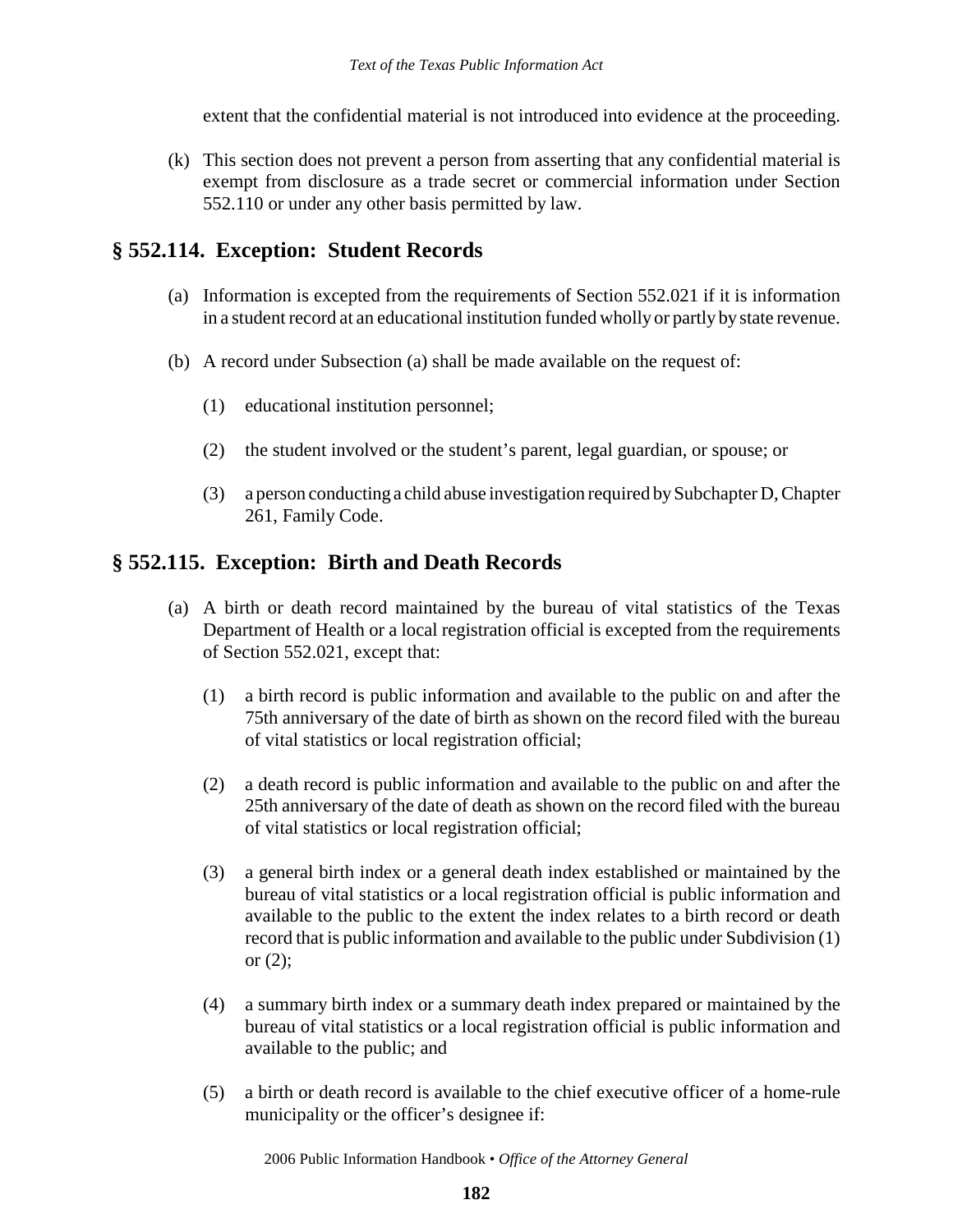- (A) the record is used only to identify a property owner or other person to whom the municipality is required to give notice when enforcing a state statute or an ordinance;
- (B) the municipality has exercised due diligence in the manner described by Section 54.035(e), Local Government Code, to identify the person; and
- (C) the officer or designee signs a confidentiality agreement that requires that:
	- (i) the information not be disclosed outside the office of the officer or designee, or within the office for a purpose other than the purpose described by Paragraph (A);
	- (ii) the information be labeled as confidential;
	- (iii) the information be kept securely; and
	- (iv) the number of copies made of the information or the notes taken from the information that implicate the confidential nature of the information be controlled, with all copies or notes that are not destroyed or returned remaining confidential and subject to the confidentiality agreement.
- (b) Notwithstanding Subsection (a), a general birth index or a summary birth index is not public information and is not available to the public if:
	- (1) the fact of an adoption or paternity determination can be revealed by the index; or
	- (2) the index contains specific identifying information relating to the parents of a child who is the subject of an adoption placement.
- (c) Subsection (a)(1) does not apply to the microfilming agreement entered into by the Genealogical Society of Utah, a nonprofit corporation organized under the laws of the State of Utah, and the Archives and Information Services Division of the Texas State Library and Archives Commission.
- (d) For the purposes of fulfilling the terms of the agreement in Subsection (c), the Genealogical Society of Utah shall have access to birth records on and after the 50th anniversary of the date of birth as shown on the record filed with the bureau of vital statistics or local registration official, but such birth records shall not be made available to the public until the 75th anniversary of the date of birth as shown on the record.

#### **§ 552.116. Exception: Audit Working Papers**

(a) An audit working paper of an audit of the state auditor or the auditor of a state agency,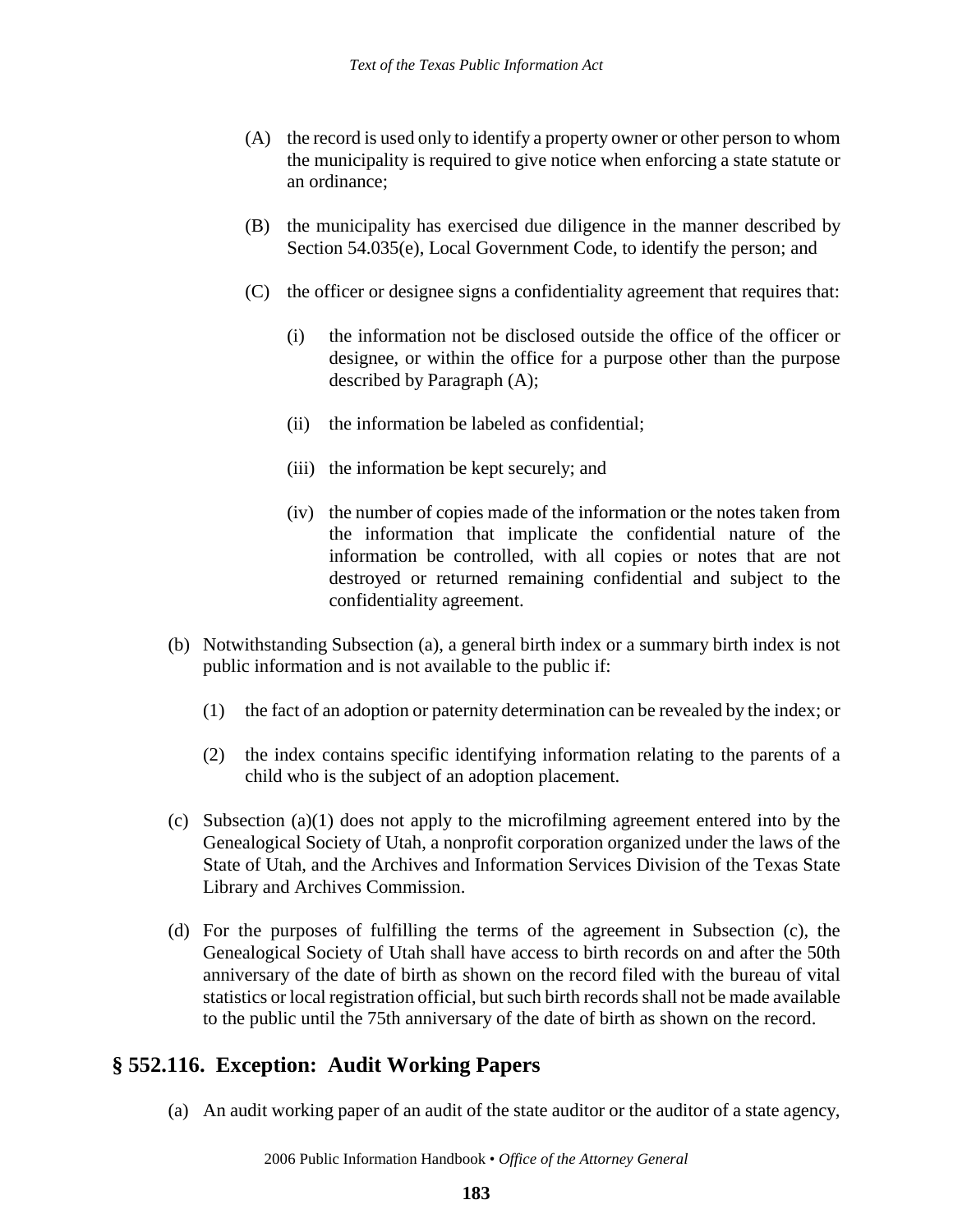an institution of higher education as defined by Section 61.003, Education Code, a county, a municipality, or a joint board operating under Section 22.074, Transportation Code, is excepted from the requirements of Section 552.021. If information in an audit working paper is also maintained in another record, that other record is not excepted from the requirements of Section 552.021 by this section.

- (b) In this section:
	- (1) "Audit" means an audit authorized or required by a statute of this state or the United States, the charter or an ordinance of a municipality, an order of the commissioners court of a county, or a resolution or other action of a joint board described by Subsection (a) and includes an investigation.
	- (2) "Audit working paper" includes all information, documentary or otherwise, prepared or maintained in conducting an audit or preparing an audit report, including:
		- (A) intra-agency and interagency communications; and
		- (B) drafts of the audit report or portions of those drafts.

## **§ 552.117. Exception: Certain Addresses, Telephone Numbers, Social Security Numbers, and Personal Family Information**

- (a) Information is excepted from the requirements of Section 552.021 if it is information that relates to the home address, home telephone number, or social security number of the following person or that reveals whether the person has family members:
	- (1) a current or former official or employee of a governmental body, except as otherwise provided by Section 552.024;
	- (2) a peace officer as defined by Article 2.12, Code of Criminal Procedure, or a security officer commissioned under Section 51.212, Education Code, regardless of whether the officer complies with Section 552.024 or 552.1175, as applicable;
	- (3) a current or former employee of the Texas Department of Criminal Justice or of the predecessor in function of the department or any division of the department, regardless of whether the current or former employee complies with Section 552.1175;
	- (4) a peace officer as defined by Article 2.12, Code of Criminal Procedure, or other law, a reserve law enforcement officer, a commissioned deputy game warden, or a corrections officer in a municipal, county, or state penal institution in this state who was killed in the line of duty, regardless of whether the deceased complied with Section 552.024 or 552.1175; or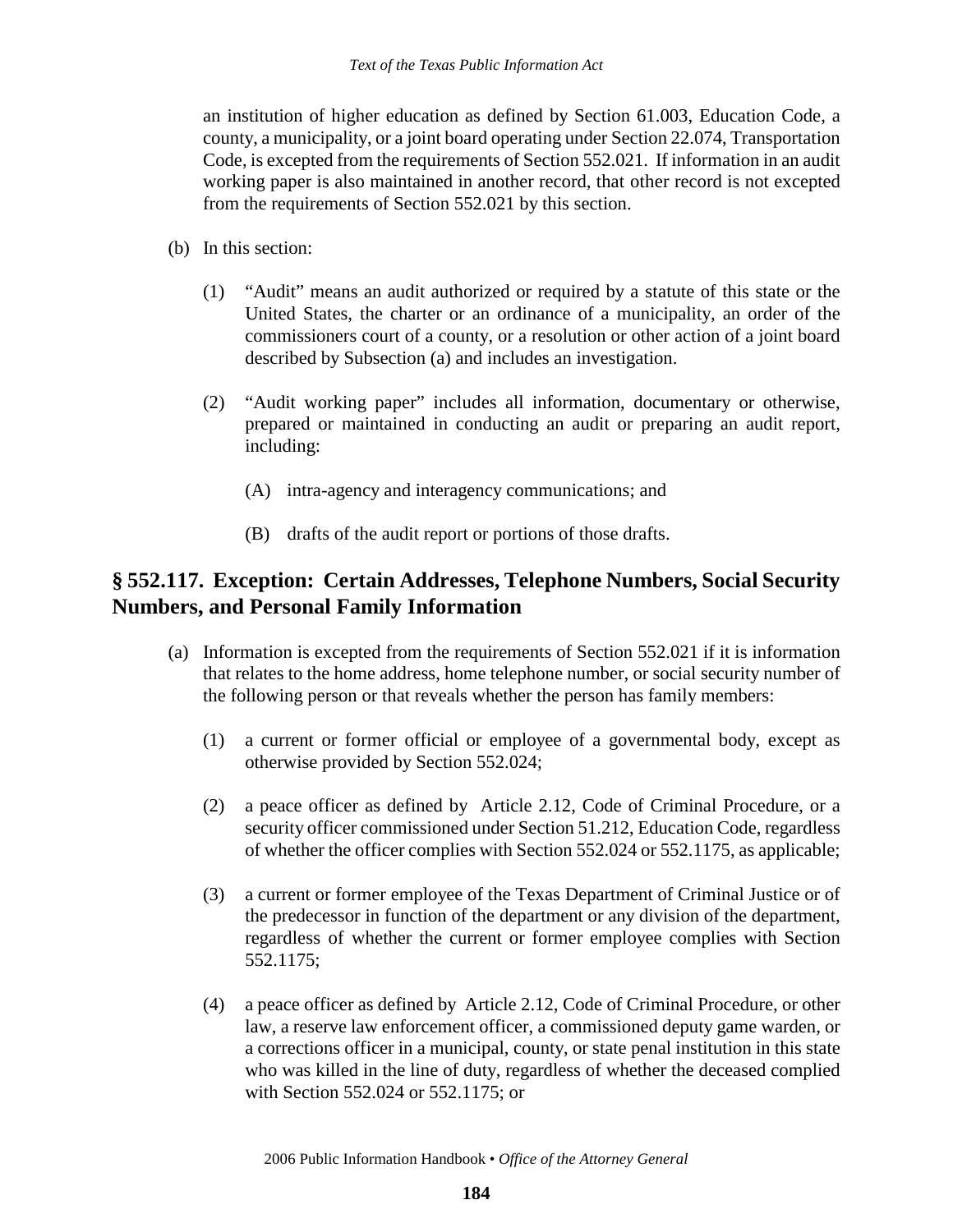- (5) a commissioned security officer as defined by Section 1702.002, Occupations Code, regardless of whether the officer complies with Section 552.024 or 552.1175, as applicable.
- (b) All documents filed with a county clerk and all documents filed with a district clerk are exempt from this section.

# **§ 552.1175. Confidentiality of Addresses, Telephone Numbers, Social Security Numbers, and Personal Family Information of Peace Officers, County Jailers, Security Officers, and Employees of the Texas Department of Criminal Justice or a Prosecutor's Office**

- (a) This section applies only to:
	- (1) peace officers as defined by Article 2.12, Code of Criminal Procedure;
	- (2) county jailers as defined by Section 1701.001, Occupations Code;
	- (3) current or former employees of the Texas Department of Criminal Justice or of the predecessor in function of the department or any division of the department in function of the department;
	- (4) commissioned security officers as defined by Section 1702.002, Occupations Code; and
	- (5) employees of a district attorney, criminal district attorney, or county or municipal attorney whose jurisdiction includes any criminal law or child protective services matters.
- (b) Information that relates to the home address, home telephone number, or social security number of an individual to whom this section applies, or that reveals whether the individual has family members is confidential and may not be disclosed to the public under this chapter if the individual to whom the information relates:
	- (1) chooses to restrict public access to the information; and
	- (2) notifies the governmental body of the individual's choice on a form provided by the governmental body, accompanied by evidence of the individual's status.
- (c) A choice made under Subsection (b) remains valid until rescinded in writing by the individual.
- (d) This section does not apply to information in the tax appraisal records of an appraisal district to which Section 25.025, Tax Code, applies.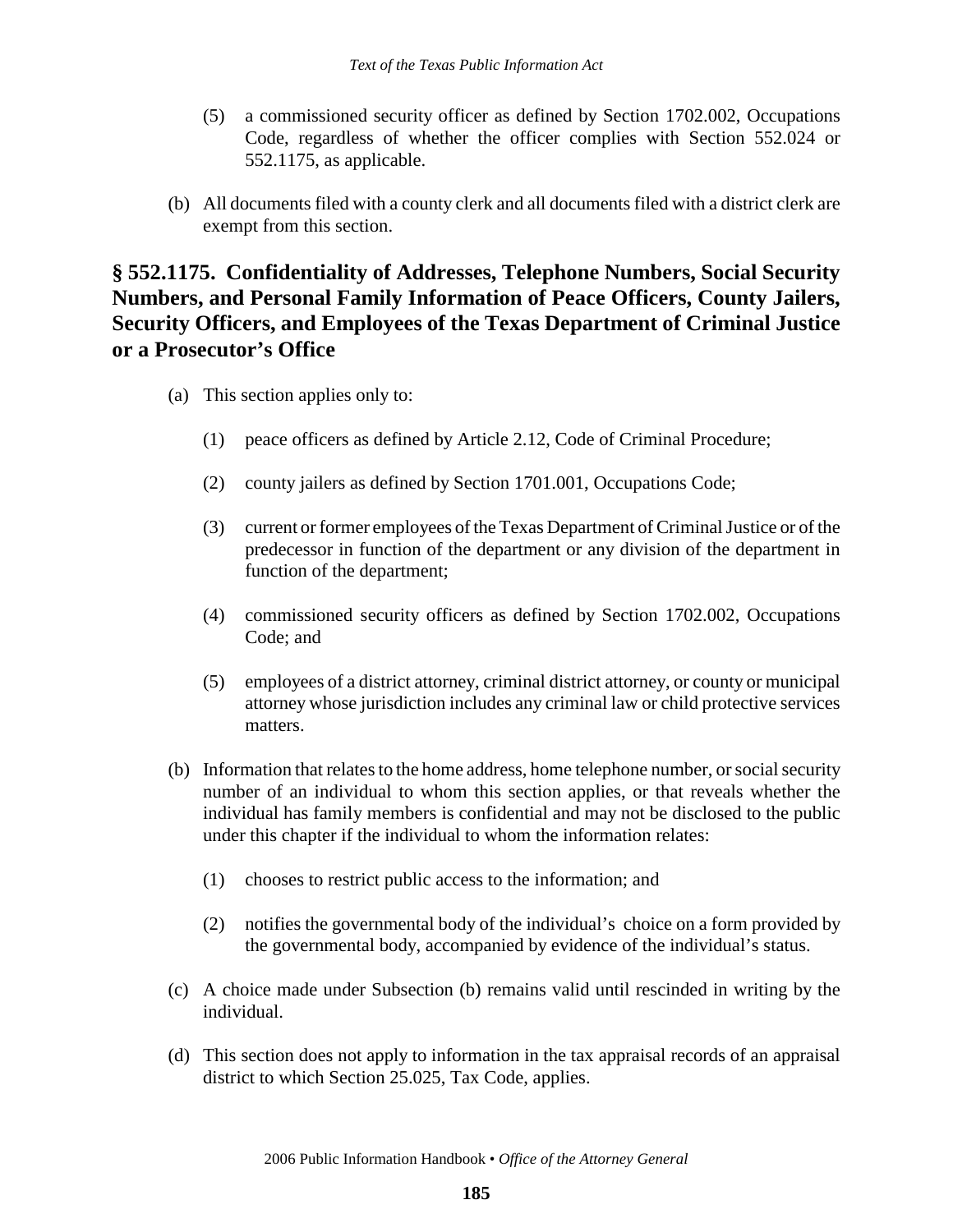(e) All documents filed with a county clerk and all documents filed with a district clerk are exempt from this section.

#### **§ 552.118. Exception: Official Prescription Form**

Information is excepted from the requirements of Section 552.021 if it is:

- (1) information on or derived from an official prescription form filed with the director of the Department of Public Safety under Section 481.075, Health and Safety Code; or
- (2) other information collected under Section 481.075 of that code.

#### **§ 552.119. Exception: Photograph of Peace Officer**

- (a) A photograph that depicts a peace officer as defined by Article 2.12, Code of Criminal Procedure, the release of which would endanger the life or physical safety of the officer, is excepted from the requirements of Section 552.021 unless:
	- (1) the officer is under indictment or charged with an offense by information;
	- (2) the officer is a party in a civil service hearing or a case in arbitration; or
	- (3) the photograph is introduced as evidence in a judicial proceeding.
- (b) A photograph excepted from disclosure under Subsection (a) may be made public only if the peace officer gives written consent to the disclosure.

## **§ 552.120. Exception: Certain Rare Books and Original Manuscripts**

A rare book or original manuscript that was not created or maintained in the conduct of official business of a governmental body and that is held by a private or public archival and manuscript repository for the purpose of historical research is excepted from the requirements of Section 552.021.

## **§ 552.121. Exception: Certain Documents Held for Historical Research**

An oral history interview, personal paper, unpublished letter, or organizational record of a nongovernmental entity that was not created or maintained in the conduct of official business of a governmental body and that is held by a private or public archival and manuscript repository for the purpose of historical research is excepted from the requirements of Section 552.021 to the extent that the archival and manuscript repository and the donor of the interview, paper, letter, or record agree to limit disclosure of the item.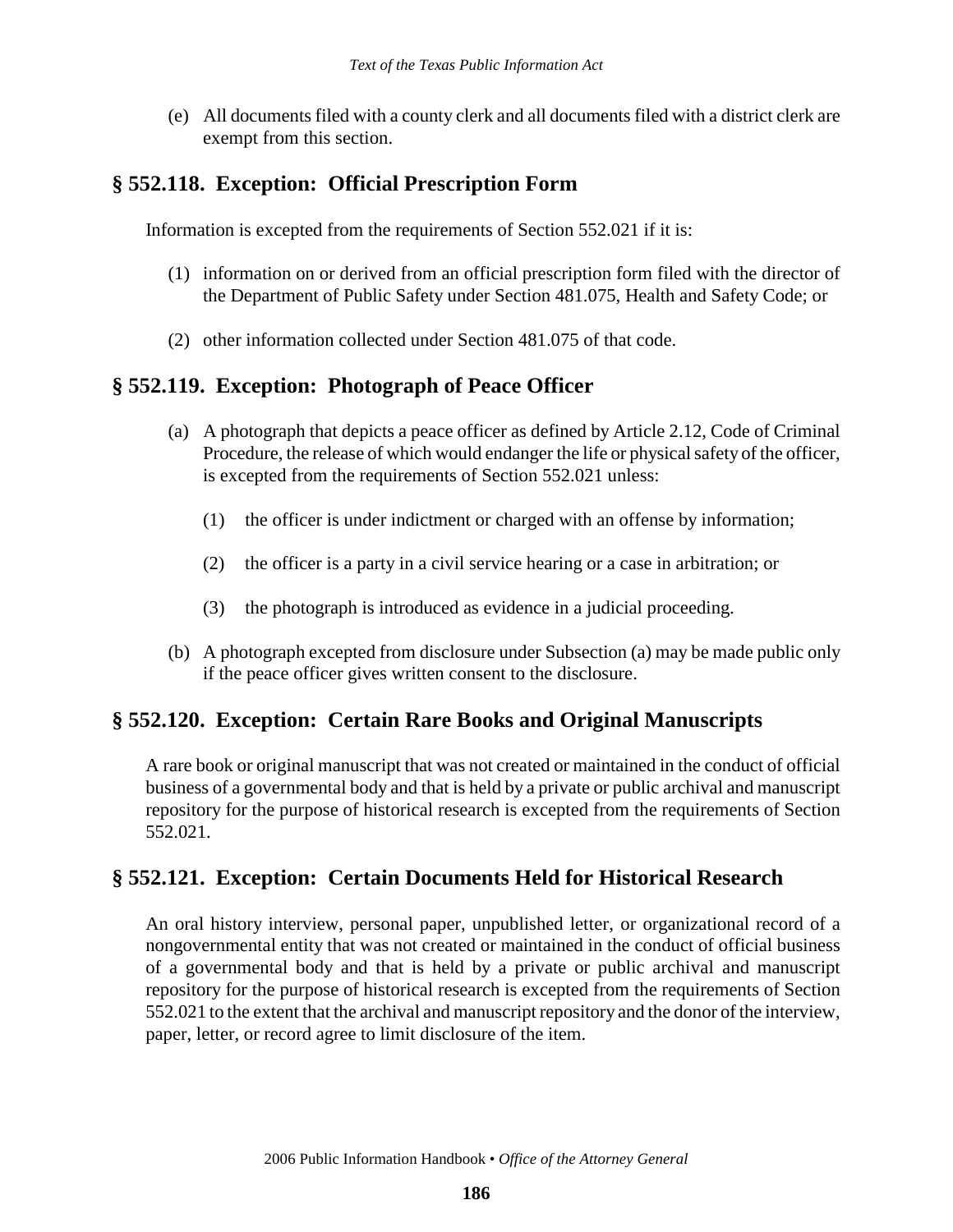## **§ 552.122. Exception: Test Items**

- (a) A test item developed by an educational institution that is funded wholly or in part by state revenue is excepted from the requirements of Section 552.021.
- (b) A test item developed by a licensing agency or governmental body is excepted from the requirements of Section 552.021.

## **§ 552.123. Exception: Name of Applicant for Chief Executive Officer of Institution of Higher Education**

The name of an applicant for the position of chief executive officer of an institution of higher education is excepted from the requirements of Section 552.021, except that the governing body of the institution must give public notice of the name or names of the finalists being considered for the position at least 21 days before the date of the meeting at which final action or vote is to be taken on the employment of the person.

# **§ 552.1235. Exception: Identity of Private Donor to Institution of Higher Education**

- (a) The name or other information that would tend to disclose the identity of a person, other than a governmental body, who makes a gift, grant, or donation of money or property to an institution of higher education or to another person with the intent that the money or property be transferred to an institution of higher education is excepted from the requirements of Section 552.021.
- (b) Subsection (a) does not except from required disclosure other information relating to gifts, grants, and donations described by Subsection (a), including the amount or value of an individual gift, grant, or donation.
- (c) In this section, "institution of higher education" has the meaning assigned by Section 61.003, Education Code.

# **§ 552.124. Exception: Records of Library or Library System**

- (a) A record of a library or library system, supported in whole or in part by public funds, that identifies or serves to identify a person who requested, obtained, or used a library material or service is excepted from the requirements of Section 552.021 unless the record is disclosed:
	- (1) because the library or library system determines that disclosure is reasonably necessary for the operation of the library or library system and the record is not confidential under other state or federal law;
	- (2) under Section 552.023; or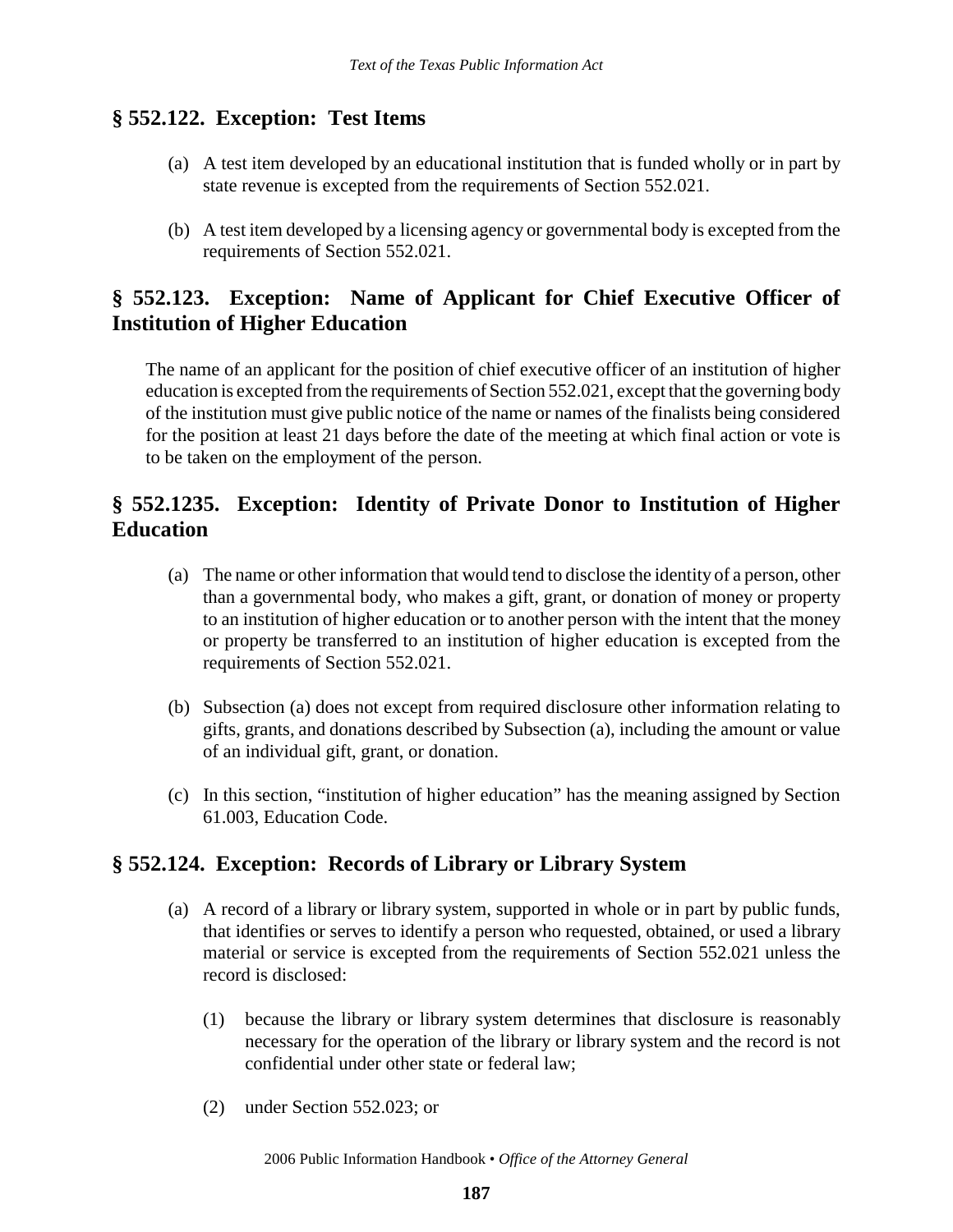- (3) to a law enforcement agency or a prosecutor under a court order or subpoena obtained after a showing to a district court that:
	- (A) disclosure of the record is necessary to protect the public safety; or
	- (B) the record is evidence of an offense or constitutes evidence that a particular person committed an offense.
- (b) A record of a library or library system that is excepted from required disclosure under this section is confidential.

# **§ 552.125. Exception: Certain Audits**

Any documents or information privileged under the Texas Environmental, Health, and Safety Audit Privilege Act are excepted from the requirements of Section 552.021.

## **§ 552.126. Exception: Name of Applicant for Superintendent of Public School District**

The name of an applicant for the position of superintendent of a public school district is excepted from the requirements of Section 552.021, except that the board of trustees must give public notice of the name or names of the finalists being considered for the position at least 21 days before the date of the meeting at which a final action or vote is to be taken on the employment of the person.

# **§ 552.127. Exception: Personal Information Relating to Participants in Neighborhood Crime Watch Organization**

- (a) Information is excepted from the requirements of Section 552.021 if the information identifies a person as a participant in a neighborhood crime watch organization and relates to the name, home address, business address, home telephone number, or business telephone number of the person.
- (b) In this section, "neighborhood crime watch organization" means a group of residents of a neighborhood or part of a neighborhood that is formed in affiliation or association with a law enforcement agency in this state to observe activities within the neighborhood or part of a neighborhood and to take other actions intended to reduce crime in that area.

# **§ 552.128. Exception: Certain Information Submitted by Potential Vendor or Contractor**

(a) Information submitted by a potential vendor or contractor to a governmental body in connection with an application for certification as a historically underutilized or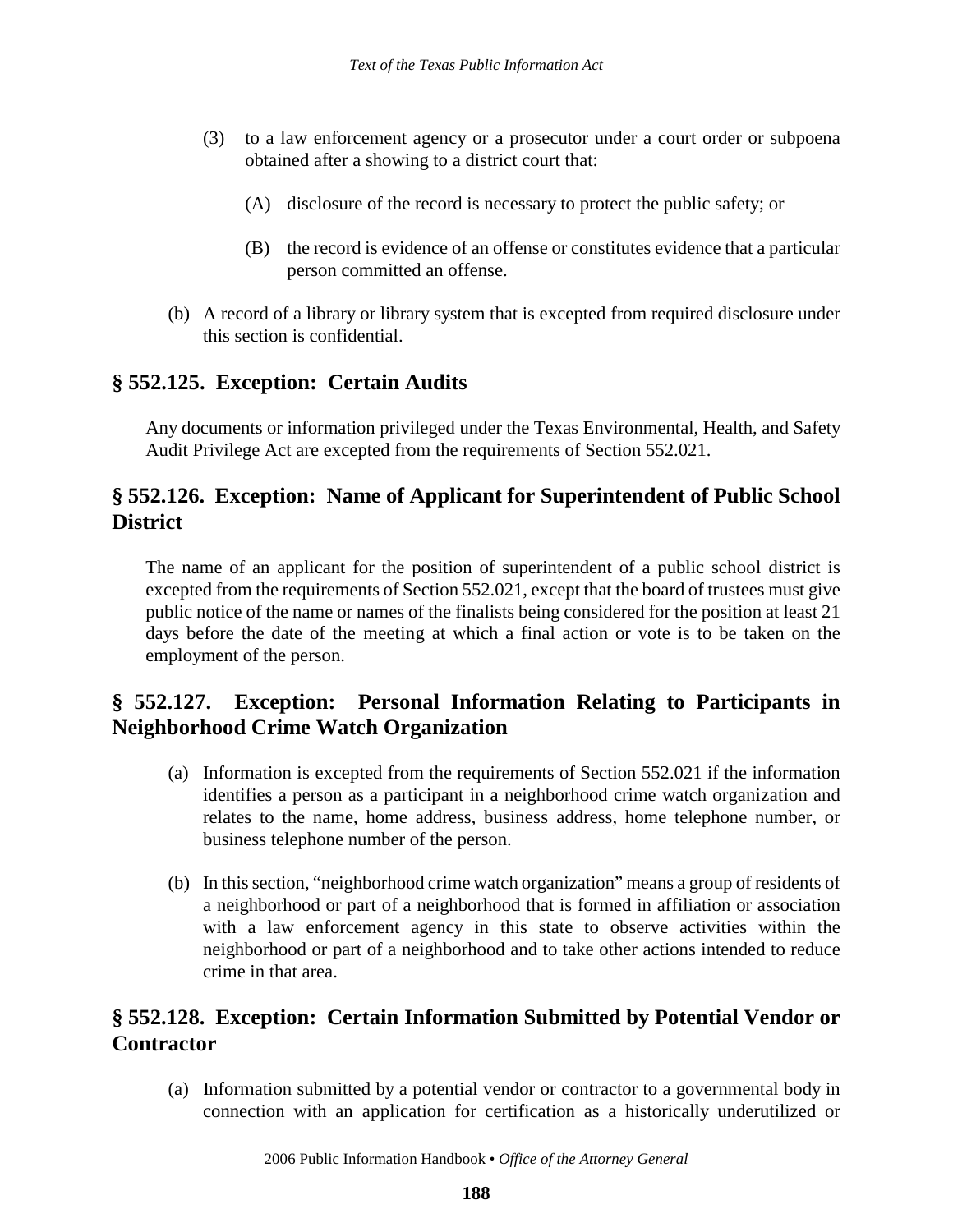disadvantaged business under a local, state, or federal certification program is excepted from the requirements of Section 552.021, except as provided by this section.

- (b) Notwithstanding Section 552.007 and except as provided by Subsection (c), the information may be disclosed only:
	- (1) to a state or local governmental entity in this state, and the state or local governmental entity may use the information only:
		- (A) for purposes related to verifying an applicant's status as a historically underutilized or disadvantaged business; or
		- (B) for the purpose of conducting a study of a public purchasing program established under state law for historically underutilized or disadvantaged businesses; or
	- (2) with the express written permission of the applicant or the applicant's agent.
- (c) Information submitted by a vendor or contractor or a potential vendor or contractor to a governmental body in connection with a specific proposed contractual relationship, a specific contract, or an application to be placed on a bidders list, including information that may also have been submitted in connection with an application for certification as a historically underutilized or disadvantaged business, is subject to required disclosure, excepted from required disclosure, or confidential in accordance with other law.

## **§ 552.129. Motor Vehicle Inspection Information**

A record created during a motor vehicle emissions inspection under Subchapter F, Chapter 548, Transportation Code, that relates to an individual vehicle or owner of an individual vehicle is excepted from the requirements of Section 552.021.

## **§ 552.130. Exception: Motor Vehicle Records**

- (a) Information is excepted from the requirements of Section 552.021 if the information relates to:
	- (1) a motor vehicle operator's or driver's license or permit issued by an agency of this state;
	- (2) a motor vehicle title or registration issued by an agency of this state; or
	- (3) a personal identification document issued by an agency of this state or a local agency authorized to issue an identification document.
- (b) Information described by Subsection (a) may be released only if, and in the manner, authorized by Chapter 730, Transportation Code.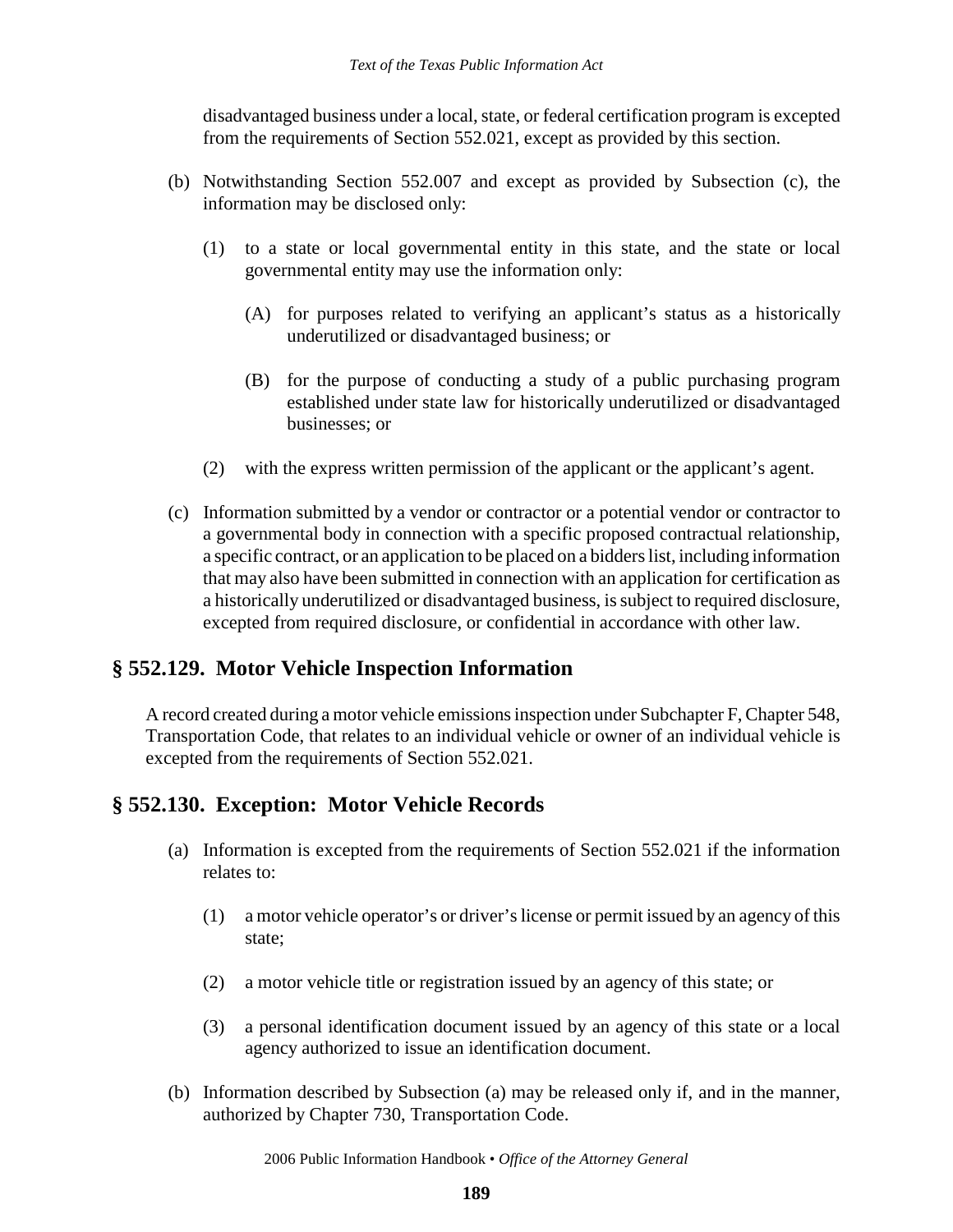## **§ 552.131. Exception: Economic Development Information**

- (a) Information is excepted from the requirements of Section 552.021 if the information relates to economic development negotiations involving a governmental body and a business prospect that the governmental body seeks to have locate, stay, or expand in or near the territory of the governmental body and the information relates to:
	- (1) a trade secret of the business prospect; or
	- (2) commercial or financial information for which it is demonstrated based on specific factual evidence that disclosure would cause substantial competitive harm to the person from whom the information was obtained.
- (b) Unless and until an agreement is made with the business prospect, information about a financial or other incentive being offered to the business prospect by the governmental body or by another person is excepted from the requirements of Section 552.021.
- (c) After an agreement is made with the business prospect, this section does not except from the requirements of Section 552.021 information about a financial or other incentive being offered to the business prospect:
	- (1) by the governmental body; or
	- (2) by another person, if the financial or other incentive may directly or indirectly result in the expenditure of public funds by a governmental body or a reduction in revenue received by a governmental body from any source.

## **§ 552.132. Exception: Crime Victim Information**

- (a) Except as provided by Subsection (f), in this section, "crime victim" means a victim under Subchapter B, Chapter 56, Code of Criminal Procedure, who has filed an application for compensation under that subchapter.
- (b) A crime victim may elect whether to allow public access to information held by the crime victim's compensation division of the attorney general's office that relates to:
	- (1) the name, social security number, address, or telephone number of the crime victim; or
	- (2) any other information the disclosure of which would identify or tend to identify the crime victim.
- (c) An election under Subsection (b) must be:
	- (1) made in writing on a form developed by the attorney general for that purpose and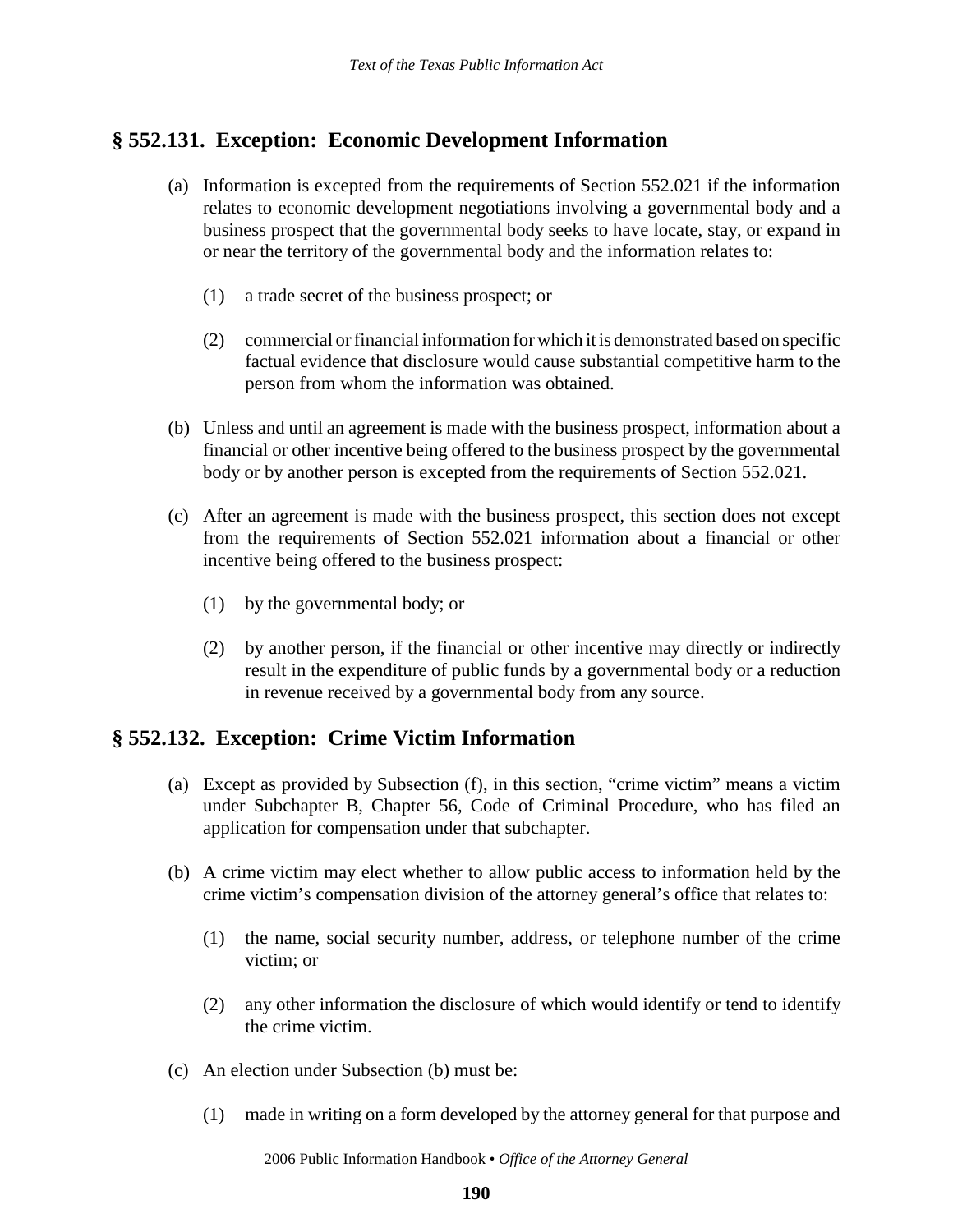signed by the crime victim; and

- (2) filed with the crime victims' compensation division before the third anniversary of the date that the crime victim filed the application for compensation.
- (d) If the crime victim elects not to allow public access to the information, the information is excepted from the requirements of Section 552.021. If the crime victim does not make an election under Subsection (b) or elects to allow public access to the information, the information is not excepted from the requirements of Section 552.021 unless the information is made confidential or excepted from those requirements by another law.
- (e) If the crime victim is awarded compensation under Section 56.34, Code of Criminal Procedure, as of the date of the award of compensation, the name of the crime victim and the amount of compensation awarded to that victim are public information and are not excepted from the requirements of Section 552.021.
- (f) An employee of a governmental body who is also a crime victim under Subchapter B, Chapter 56, Code of Criminal Procedure, regardless of whether the employee has filed an application for compensation under that subchapter, may elect whether to allow public access to information held by the attorney general's office or other governmental body that would identify or tend to identify the crime victim, including a photograph or other visual representation of the victim. An election under this subsection must be made in writing on a form developed by the governmental body, be signed by the employee, and be filed with the governmental body before the third anniversary of the latest to occur of one of the following: (1) the date the crime was committed; (2) the date employment begins; or (3) the date the governmental body develops the form and provides it to employees. If the employee fails to make an election, the identifying information is excepted from disclosure until the third anniversary of the date the crime was committed. In case of disability, impairment, or other incapacity of the employee, the election may be made by the guardian of the employee or former employee.

## **§ 552.1325. Exception: Crime Victim Impact Statement**

- (a) In this section:
	- (1) "Crime victim" means a person who is a victim as defined by Article 56.32, Code of Criminal Procedure.
	- (2) "Victim impact statement" means a victim impact statement under Article 56.03, Code of Criminal Procedure.
- (b) The following information that is held by a governmental body or filed with a court and that is contained in a victim impact statement or was submitted for purposes of preparing a victim impact statement is confidential: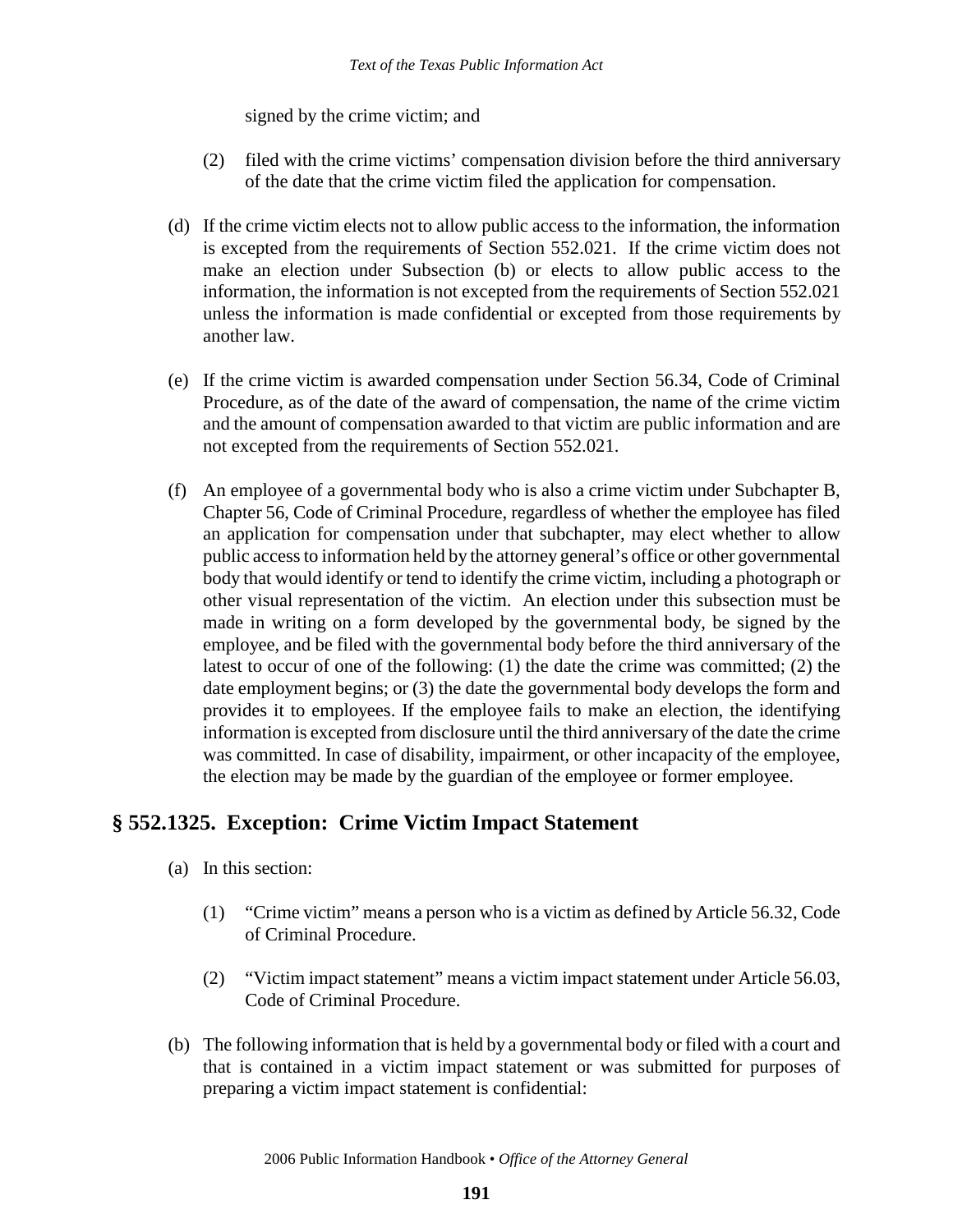- (1) the name, social security number, address, and telephone number of a crime victim; and
- (2) any other information the disclosure of which would identify or tend to identify the crime victim.

## **§ 552.133. Exception: Public Power Utility Competitive Matters**

- (a) In this section:
	- (1) "Public power utility" means an entity providing electric or gas utility services that is subject to the provisions of this chapter.
	- (2) "Public power utility governing body" means the board of trustees or other applicable governing body, including a city council, of a public power utility.
	- (3) "Competitive matter" means a utility-related matter that the public power utility governing body in good faith determines by a vote under this section is related to the public power utility's competitive activity, including commercial information, and would, if disclosed, give advantage to competitors or prospective competitors but may not be deemed to include the following categories of information:
		- (A) information relating to the provision of distribution access service, including the terms and conditions of the service and the rates charged for the service but not including information concerning utility-related services or products that are competitive;
		- (B) information relating to the provision of transmission service that is required to be filed with the Public Utility Commission of Texas, subject to any confidentiality provided for under the rules of the commission;
		- (C) information for the distribution system pertaining to reliability and continuity of service, to the extent not security-sensitive, that relates to emergency management, identification of critical loads such as hospitals and police, records of interruption, and distribution feeder standards;
		- (D) any substantive rule of general applicability regarding service offerings, service regulation, customer protections, or customer service adopted by the public power utility as authorized by law;
		- (E) aggregate information reflecting receipts or expenditures of funds of the public power utility, of the type that would be included in audited financial statements;
		- (F) information relating to equal employment opportunities for minority groups, as filed with local, state, or federal agencies;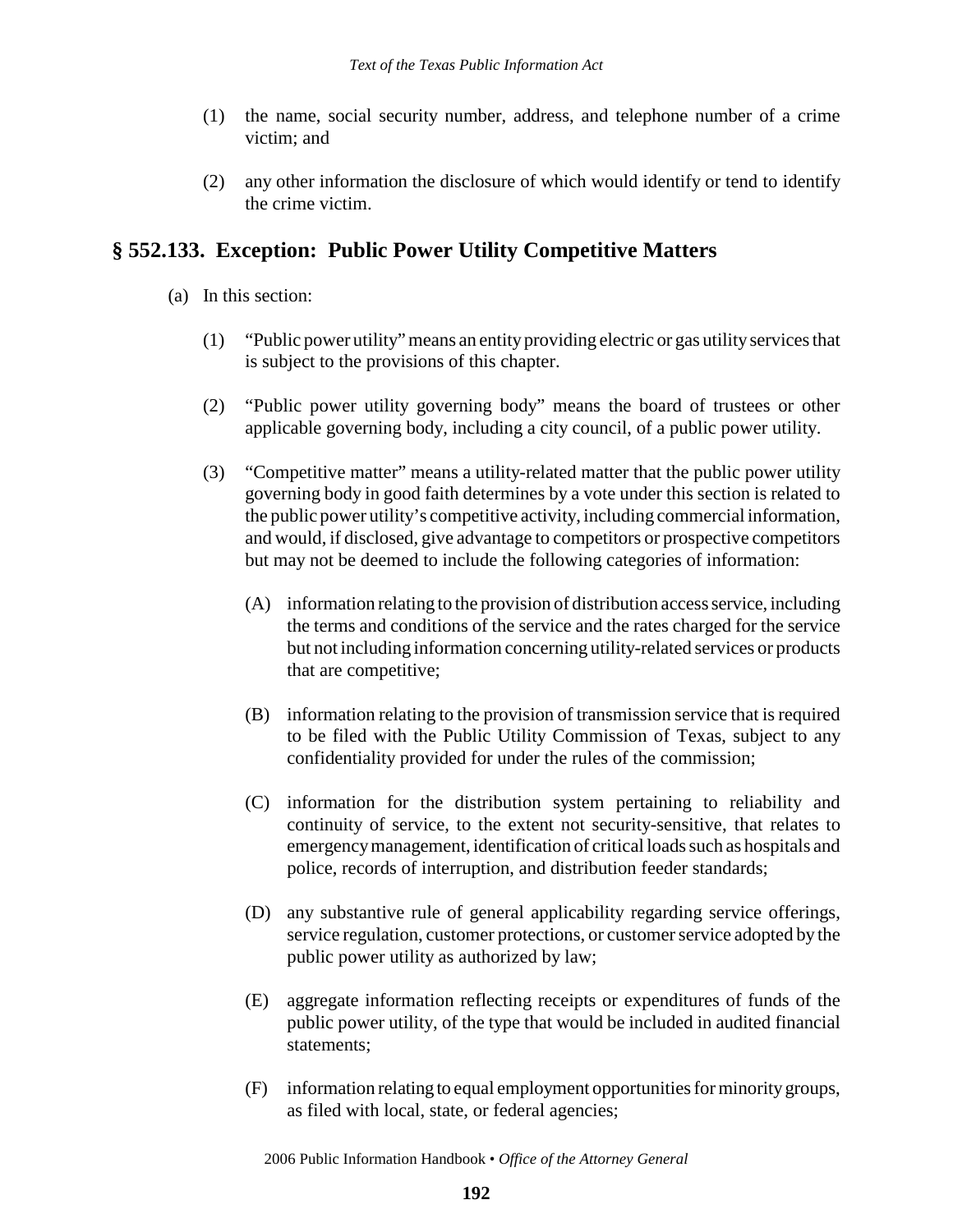- (G) information relating to the public power utility's performance in contracting with minority business entities;
- (H) information relating to nuclear decommissioning trust agreements, of the type required to be included in audited financial statements;
- (I) information relating to the amount and timing of any transfer to an owning city's general fund;
- (J) information relating to environmental compliance as required to be filed with any local, state, or national environmental authority, subject to any confidentiality provided under the rules of those authorities;
- (K) names of public officers of the public power utility and the voting records of those officers for all matters other than those within the scope of a competitive resolution provided for by this section;
- (L) a description of the public power utility's central and field organization, including the established places at which the public may obtain information, submit information and requests, or obtain decisions and the identification of employees from whom the public may obtain information, submit information or requests, or obtain decisions; or
- (M) information identifying the general course and method by which the public power utility's functions are channeled and determined, including the nature and requirements of all formal and informal policies and procedures.
- (b) Information or records are excepted from the requirements of Section 552.021 if the information or records are reasonably related to a competitive matter, as defined in this section. Excepted information or records include the text of any resolution of the public power utility governing body determining which issues, activities, or matters constitute competitive matters. Information or records of a municipally owned utility that are reasonably related to a competitive matter are not subject to disclosure under this chapter, whether or not, under the Utilities Code, the municipally owned utility has adopted customer choice or serves in a multiply certificated service area. This section does not limit the right of a public power utility governing body to withhold from disclosure information deemed to be within the scope of any other exception provided for in this chapter, subject to the provisions of this chapter.
- (c) In connection with any request for an opinion of the attorney general under Section 552.301 with respect to information alleged to fall under this exception, in rendering a written opinion under Section 552.306 the attorney general shall find the requested information to be outside the scope of this exception only if the attorney general determines, based on the information provided in connection with the request: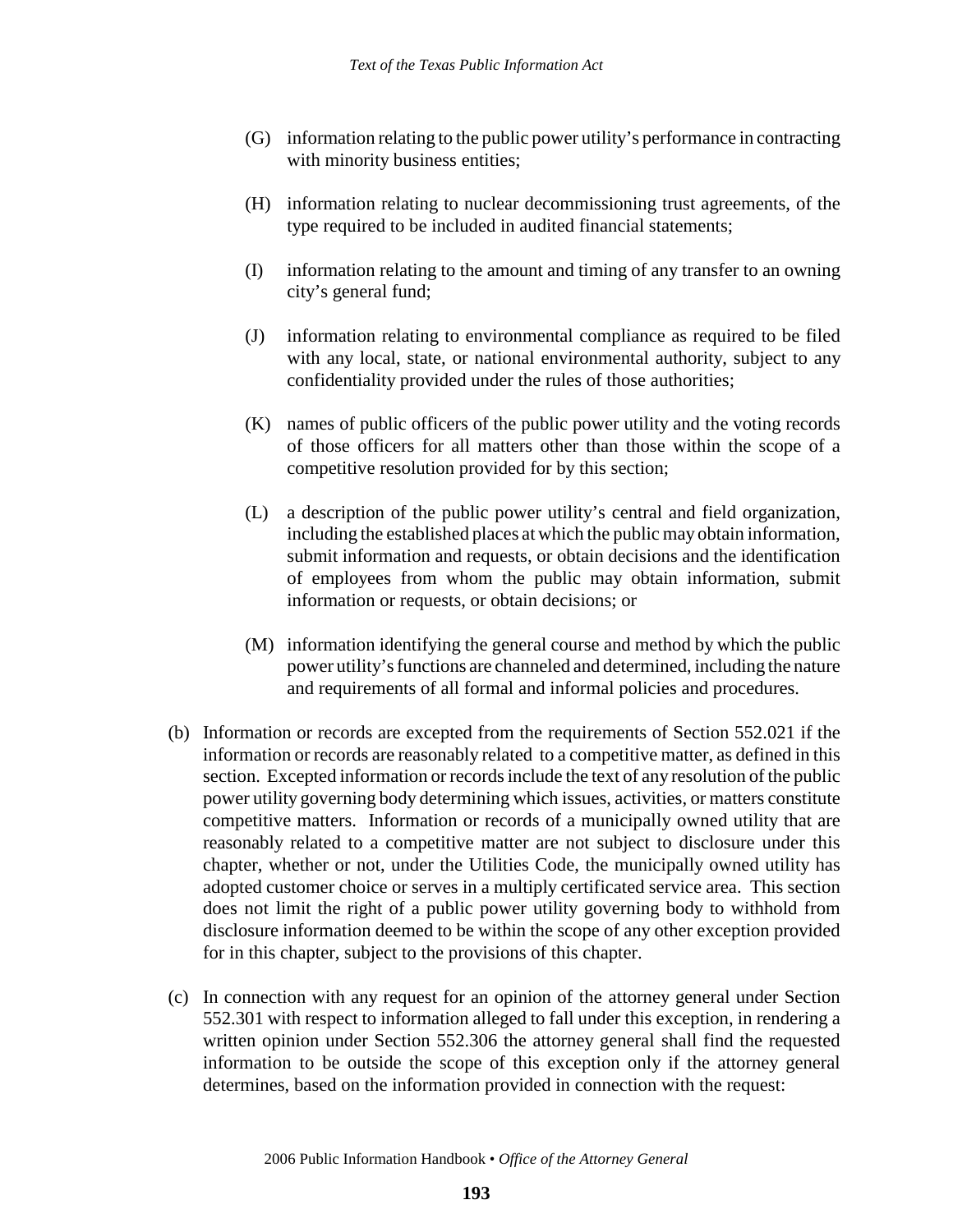- (1) that the public power utility governing body has failed to act in good faith in making the determination that the issue, matter, or activity in question is a competitive matter; or
- (2) that the information or records sought to be withheld are not reasonably related to a competitive matter.
- (d) The requirement of Section 552.022 that a category of information listed under Section 552.022(a) is public information and not excepted from required disclosure under this chapter unless expressly confidential under law does not apply to information that is excepted from required disclosure under this section.

## **§ 552.134. Exception: Certain Information Relating to Inmate of Department of Criminal Justice**

- (a) Except as provided by Subsection (b) or by Section 552.029, information obtained or maintained by the Texas Department of Criminal Justice is excepted from the requirements of Section 552.021 if it is information about an inmate who is confined in a facility operated by or under a contract with the department.
- (b) Subsection (a) does not apply to:
	- (1) statistical or other aggregated information relating to inmates confined in one or more facilities operated by or under a contract with the department; or
	- (2) information about an inmate sentenced to death.
- (c) This section does not affect whether information is considered confidential or privileged under Section 508.313.
- (d) A release of information described by Subsection (a) to an eligible entity, as defined by Section 508.313(d), for a purpose related to law enforcement, prosecution, corrections, clemency, or treatment is not considered a release of information to the public for purposes of Section 552.007 and does not waive the right to assert in the future that the information is excepted from required disclosure under this section or other law.

# **§ 552.135. Exception: Certain Information Held by School District**

- (a) "Informer" means a student or a former student or an employee or former employee of a school district who has furnished a report of another person's possible violation of criminal, civil, or regulatory law to the school district or the proper regulatory enforcement authority.
- (b) An informer's name or information that would substantially reveal the identity of an informer is excepted from the requirements of Section 552.021.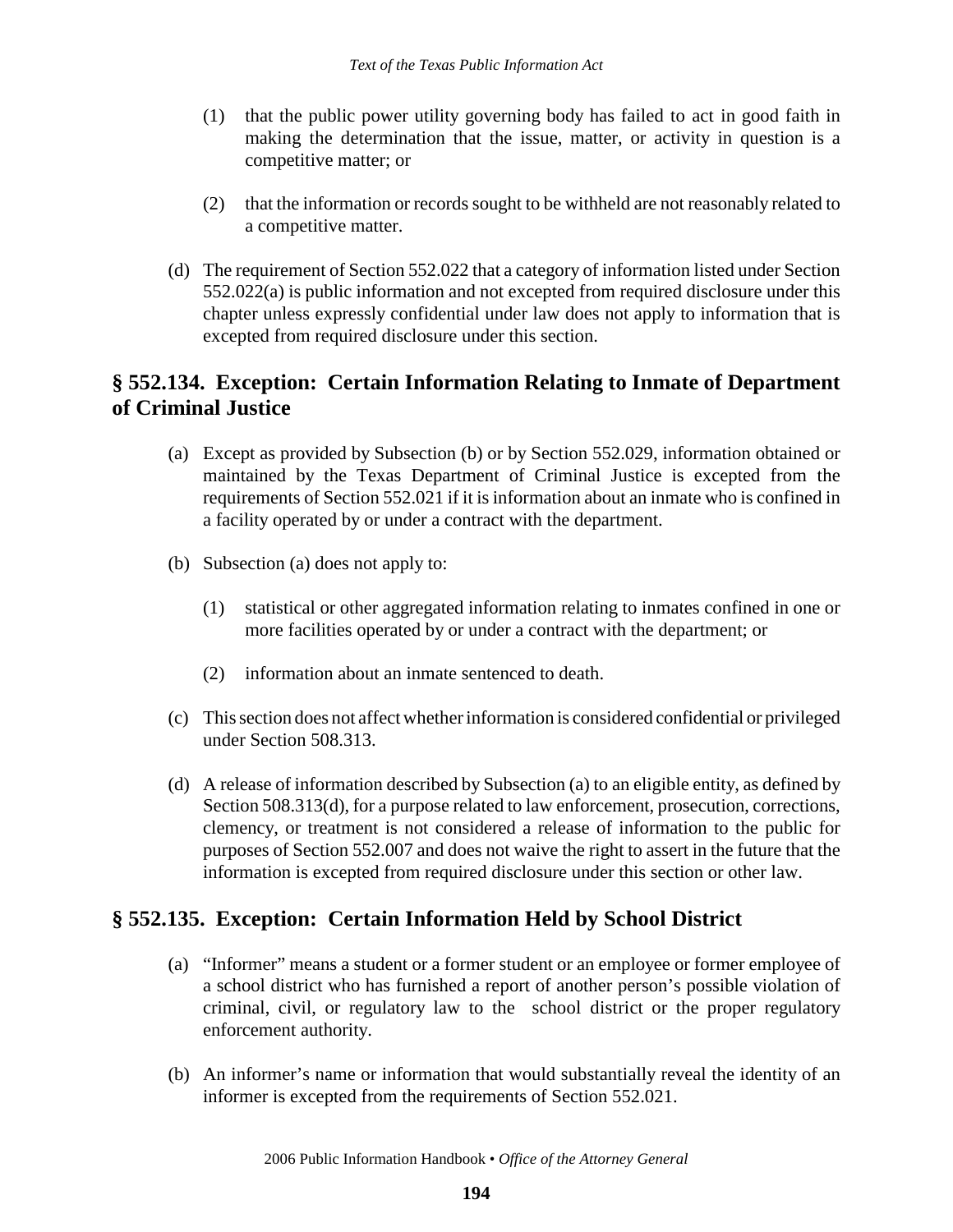- (c) Subsection (b) does not apply:
	- (1) if the informer is a student or former student, and the student or former student, or the legal guardian, or spouse of the student or former student consents to disclosure of the student's or former student's name; or
	- (2) if the informer is an employee or former employee who consents to disclosure of the employee's or former employee's name; or
	- (3) if the informer planned, initiated, or participated in the possible violation.
- (d) Information excepted under Subsection (b) may be made available to a law enforcement agency or prosecutor for official purposes of the agency or prosecutor upon proper request made in compliance with applicable law and procedure.
- (e) This section does not infringe on or impair the confidentiality of information considered to be confidential by law, whether it be constitutional, statutory, or by judicial decision, including information excepted from the requirements of Section 552.021.

# **§ 552.136. Confidentiality of Credit Card, Debit Card, Charge Card, and Access Device Numbers**

- (a) In this section, "access device" means a card, plate, code, account number, personal identification number, electronic serial number, mobile identification number, or other telecommunications service, equipment, or instrument identifier or means of account access that alone or in conjunction with another access device may be used to:
	- (1) obtain money, goods, services, or another thing of value; or
	- (2) initiate a transfer of funds other than a transfer originated solely by paper instrument.
- (b) Notwithstanding any other provision of this chapter, a credit card, debit card, charge card, or access device number that is collected, assembled, or maintained by or for a governmental body is confidential.

## **§ 552.137. Confidentiality of Certain E-Mail Addresses**

- (a) Except as otherwise provided by this section, an e-mail address of a member of the public that is provided for the purpose of communicating electronically with a governmental body is confidential and not subject to disclosure under this chapter.
- (b) Confidential information described by this section that relates to a member of the public may be disclosed if the member of the public affirmatively consents to its release.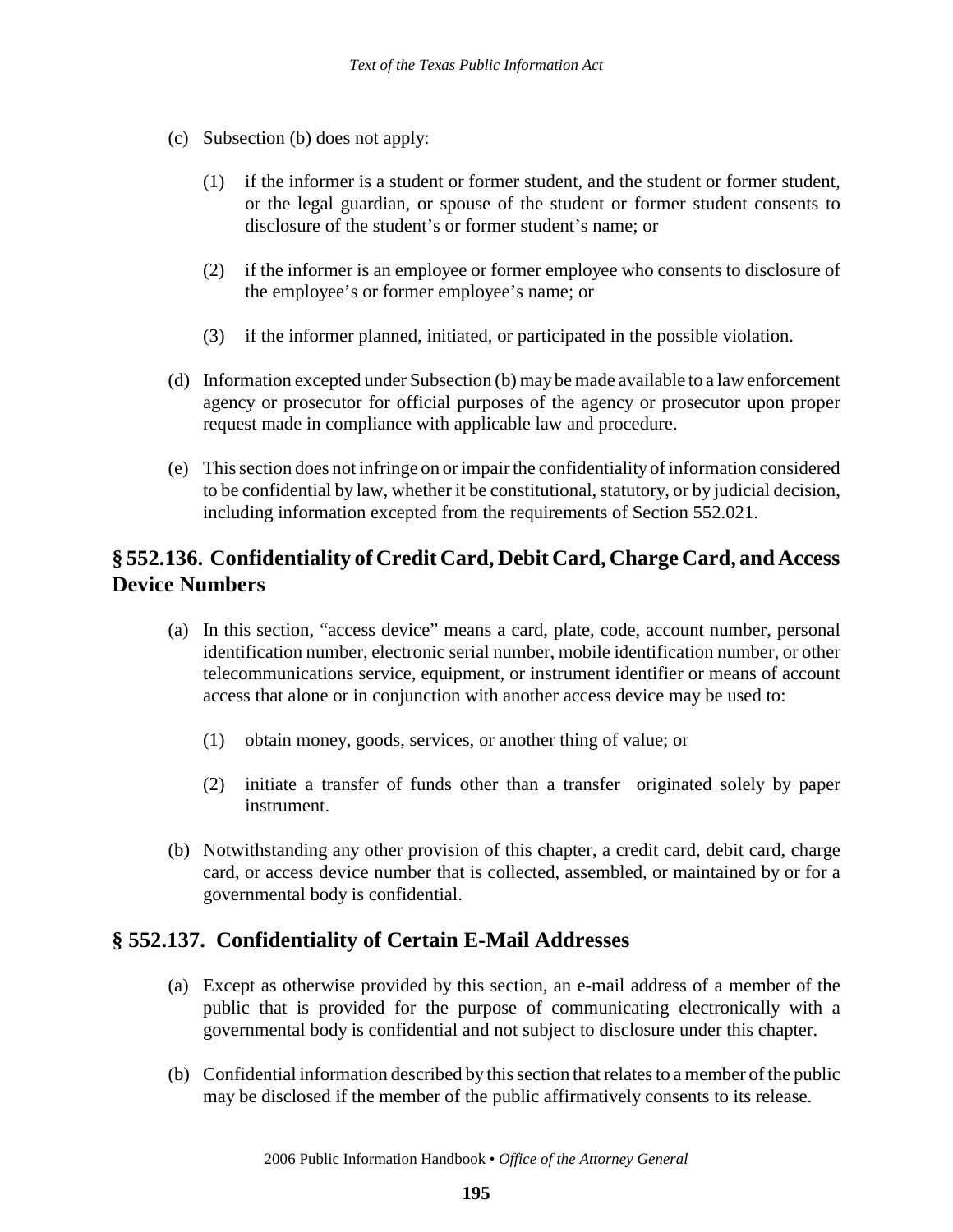- (c) Subsection (a) does not apply to an e-mail address:
	- (1) provided to a governmental body by a person who has a contractual relationship with the governmental body or by the contractor's agent;
	- (2) provided to a governmental body by a vendor who seeks to contract with the governmental body or by the vendor's agent;
	- (3) contained in a response to a request for bids or proposals, contained in a response to similar invitations soliciting offers or information relating to a potential contract, or provided to a governmental body in the course of negotiating the terms of a contract or potential contract; or
	- (4) provided to a governmental body on a letterhead, coversheet, printed document, or other document made available to the public.
- (d) Subsection (a) does not prevent a governmental body from disclosing an e-mail address for any reason to another governmental body or to a federal agency.

## **§ 552.138. Exception: Family Violence Shelter Center and Sexual Assault Program Information**

- (a) In this section:
	- (1) "Family violence shelter center" has the meaning assigned by Section 51.002, Human Resources Code.
	- (2) "Sexual assault program" has the meaning assigned by Section 420.003.
- (b) Information maintained by a family violence shelter center or sexual assault program is excepted from the requirements of Section 552.021 if it is information that relates to:
	- (1) the home address, home telephone number, or social security number of an employee or a volunteer worker of a family violence shelter center or a sexual assault program, regardless of whether the employee or worker complies with Section 552.024;
	- (2) the location or physical layout of a family violence shelter center;
	- (3) the name, home address, home telephone number, or numeric identifier of a current or former client of a family violence shelter center or sexual assault program;
	- (4) the provision of services, including counseling and sheltering, to a current or former client of a family violence shelter center or sexual assault program;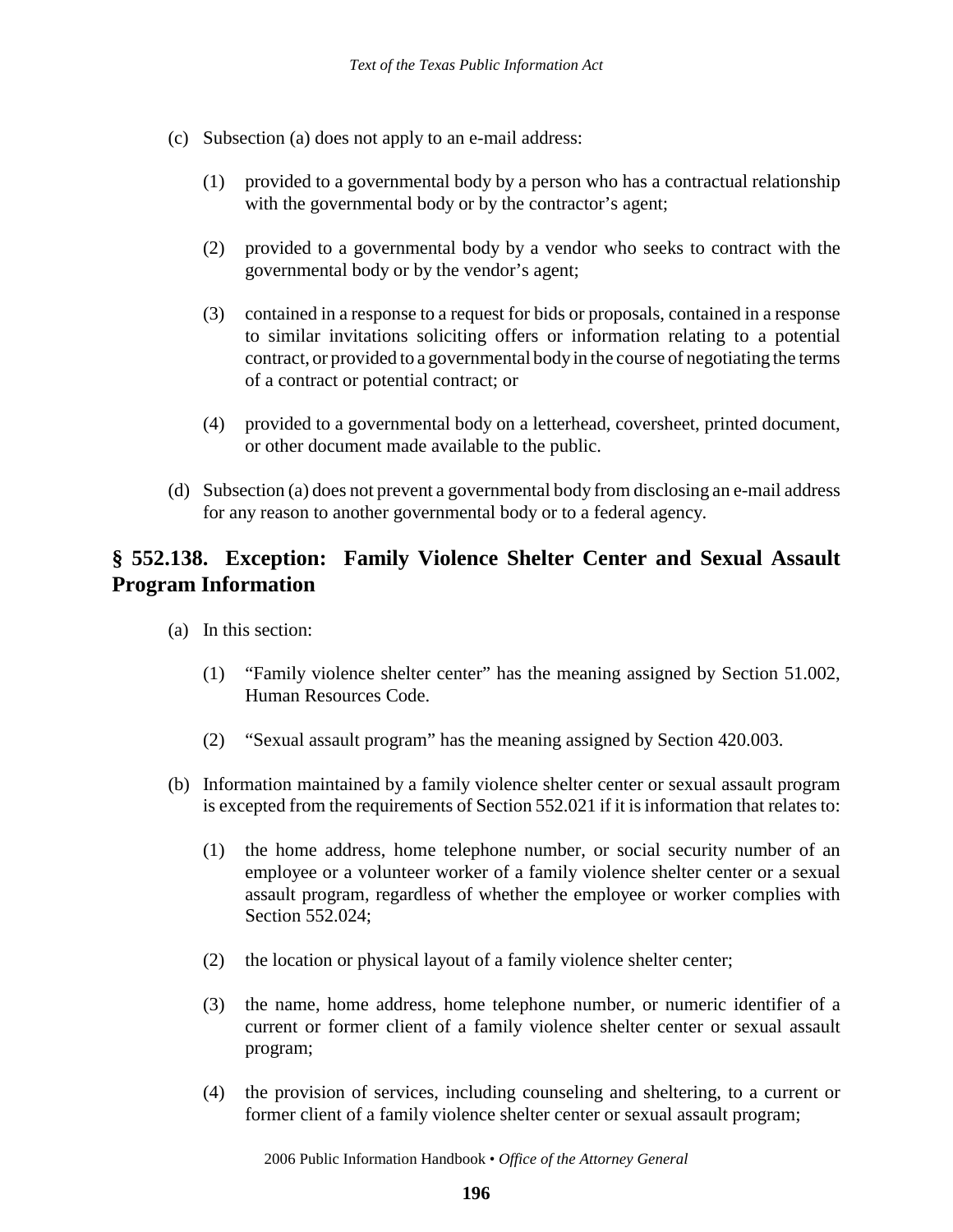- (5) the name, home address, or home telephone number of a private donor to a family violence shelter center or sexual assault program; or
- (6) the home address or home telephone number of a member of the board of directors or the board of trustees of a family violence shelter center or sexual assault program, regardless of whether the board member complies with Section 552.024.

# **§ 552.139. Exception: Government Information Related to Security Issues for Computers**

- (a) Information is excepted from the requirements of Section 552.021 if it is information that relates to computer network security or to the design, operation, or defense of a computer network.
- (b) The following information is confidential:
	- (1) a computer network vulnerability report; and
	- (2) any other assessment of the extent to which data processing operations, a computer, or a computer program, network, system, or software of a governmental body or of a contractor of a governmental body is vulnerable to unauthorized access or harm, including an assessment of the extent to which the governmental body's or contractor's electronically stored information is vulnerable to alteration, damage, or erasure.

# **§ 552.140. Military Discharge Records**

- (a) This section applies only to a military veteran's Department of Defense Form DD-214 or other military discharge record that is first recorded with or that otherwise first comes into the possession of a governmental body on or after September 1, 2003.
- (b) The record is confidential for the 75 years following the date it is recorded with or otherwise first comes into the possession of a governmental body. During that period the governmental body may permit inspection or copying of the record or disclose information contained in the record only in accordance with this section or in accordance with a court order.
- (c) On request and the presentation of proper identification, the following persons may inspect the military discharge record or obtain from the governmental body free of charge a copy or certified copy of the record:
	- (1) the veteran who is the subject of the record;
	- (2) the legal guardian of the veteran;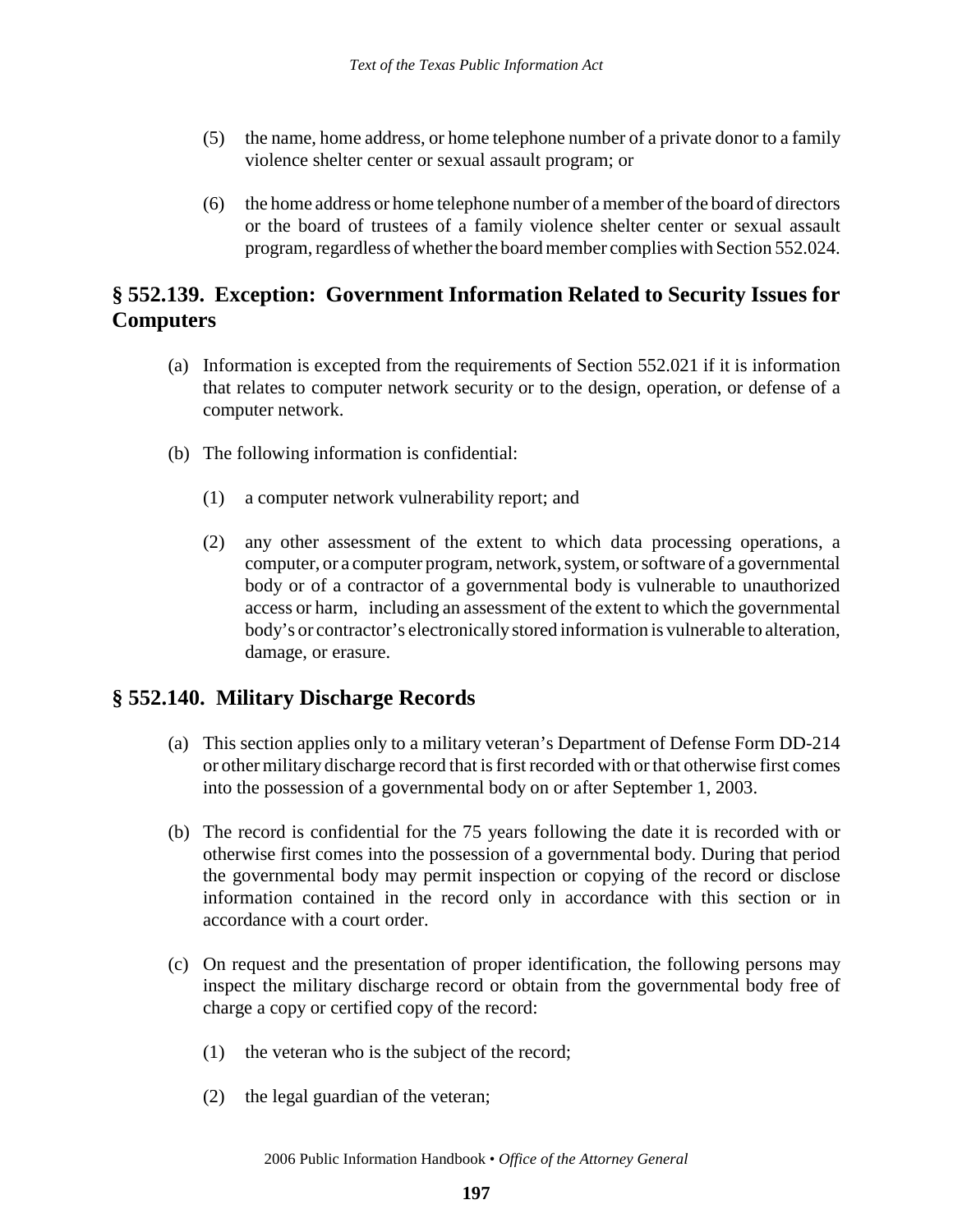- (3) the spouse or a child or parent of the veteran or, if there is no living spouse, child, or parent, the nearest living relative of the veteran;
- (4) the personal representative of the estate of the veteran;
- (5) the person named by the veteran, or by a person described by Subdivision (2), (3), or (4), in an appropriate power of attorney executed in accordance with Section 490, Chapter XII, Texas Probate Code;
- (6) another governmental body; or
- (7) an authorized representative of the funeral home that assists with the burial of the veteran.
- (d) A court that orders the release of information under this section shall limit the further disclosure of the information and the purposes for which the information may be used.
- (e) A governmental body that obtains information from the record shall limit the governmental body's use and disclosure of the information to the purpose for which the information was obtained.

#### **§ 552.141. Exception: Texas No-Call List**

The Texas no-call list created under Subchapter C, Chapter 44, Business & Commerce Code, and any information provided to or received from the administrator of the national do-not-call registry maintained by the United States government, as provided by Section 44.101, Business & Commerce Code, is excepted from the requirements of Section 552.021.

## **§ 552.142. Exception: Records of Certain Deferred Adjudications**

- (a) Information is excepted from the requirements of Section 552.021 if an order of nondisclosure with respect to the information has been issued under Section 411.081(d).
- (b) A person who is the subject of information that is excepted from the requirements of Section 552.021 under this section may deny the occurrence of the arrest and prosecution to which the information relates and the exception of the information under this section, unless the information is being used against the person in a subsequent criminal proceeding.

## **§ 552.1425. Civil Penalty: Records of Certain Deferred Adjudications**

(a) A private entity that compiles and disseminates for compensation criminal history record information may not compile or disseminate information with respect to which an order of nondisclosure has been issued under Section 411.081(d).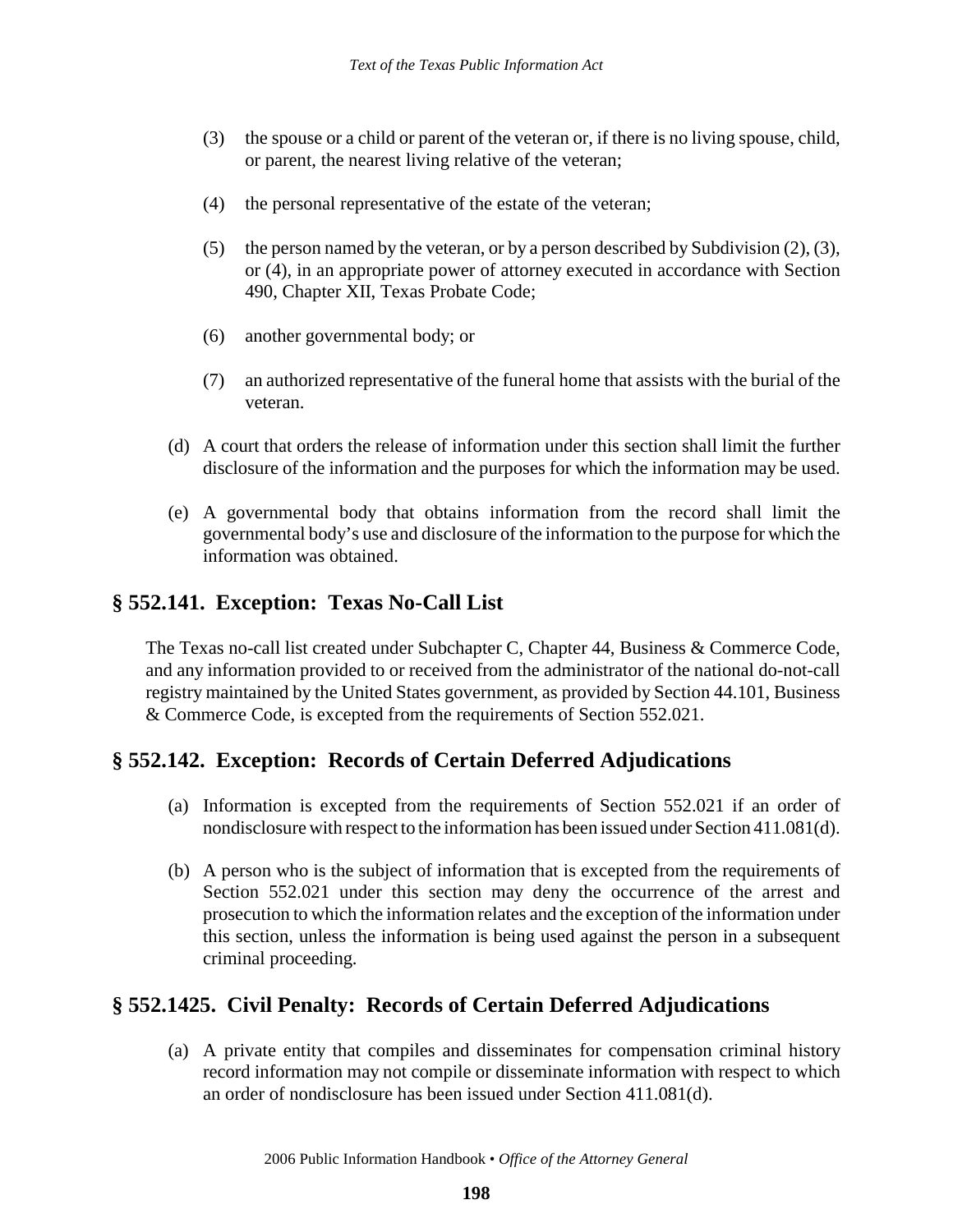- (b) A district court may issue a warning to a private entity for a first violation of Subsection (a). After receiving a warning for the first violation, the private entity is liable to the state for a civil penalty not to exceed \$500 for each subsequent violation.
- (c) The attorney general or an appropriate prosecuting attorney may sue to collect a civil penalty under this section.
- (d) A civil penalty collected under this section shall be deposited in the state treasury to the credit of the general revenue fund.

#### **§ 552.143. Confidentiality of Information in Application for Marriage License**

- (a) Information that relates to the social security number of an individual that is maintained by a county clerk and that is on an application for a marriage license, including information in an application on behalf of an absent applicant and the affidavit of an absent applicant, or is on a document submitted with an application for a marriage license is confidential and may not be disclosed by the county clerk to the public under this chapter.
- (b) If the county clerk receives a request to make information in a marriage license application available under this chapter, the county clerk shall redact the portion of the application that contains an individual's social security number and release the remainder of the information in the application.

## **§ 552.143. Confidentiality of Certain Investment Information**

- (a) All information prepared or provided by a private investment fund and held by a governmental body that is not listed in Section 552.0225(b) is confidential and excepted from the requirements of Section 552.021.
- (b) Unless the information has been publicly released, pre-investment and post-investment diligence information, including reviews and analyses, prepared or maintained by a governmental body or a private investment fund is confidential and excepted from the requirements of Section 552.021, except to the extent it is subject to disclosure under Subsection (c).
- (c) All information regarding a governmental body's direct purchase, holding, or disposal of restricted securities that is not listed in Section 552.0225(b)(2)–(9), (11), or (13)–(16) is confidential and excepted from the requirements of Section 552.021. This subsection does not apply to a governmental body's purchase, holding, or disposal of restricted securities for the purpose of reinvestment nor does it apply to a private investment fund's investment in restricted securities. This subsection applies to information regarding a direct purchase, holding, or disposal of restricted securities by the Texas growth fund, created under Section 70, Article XVI, Texas Constitution, that is not listed in Section 552.0225(b).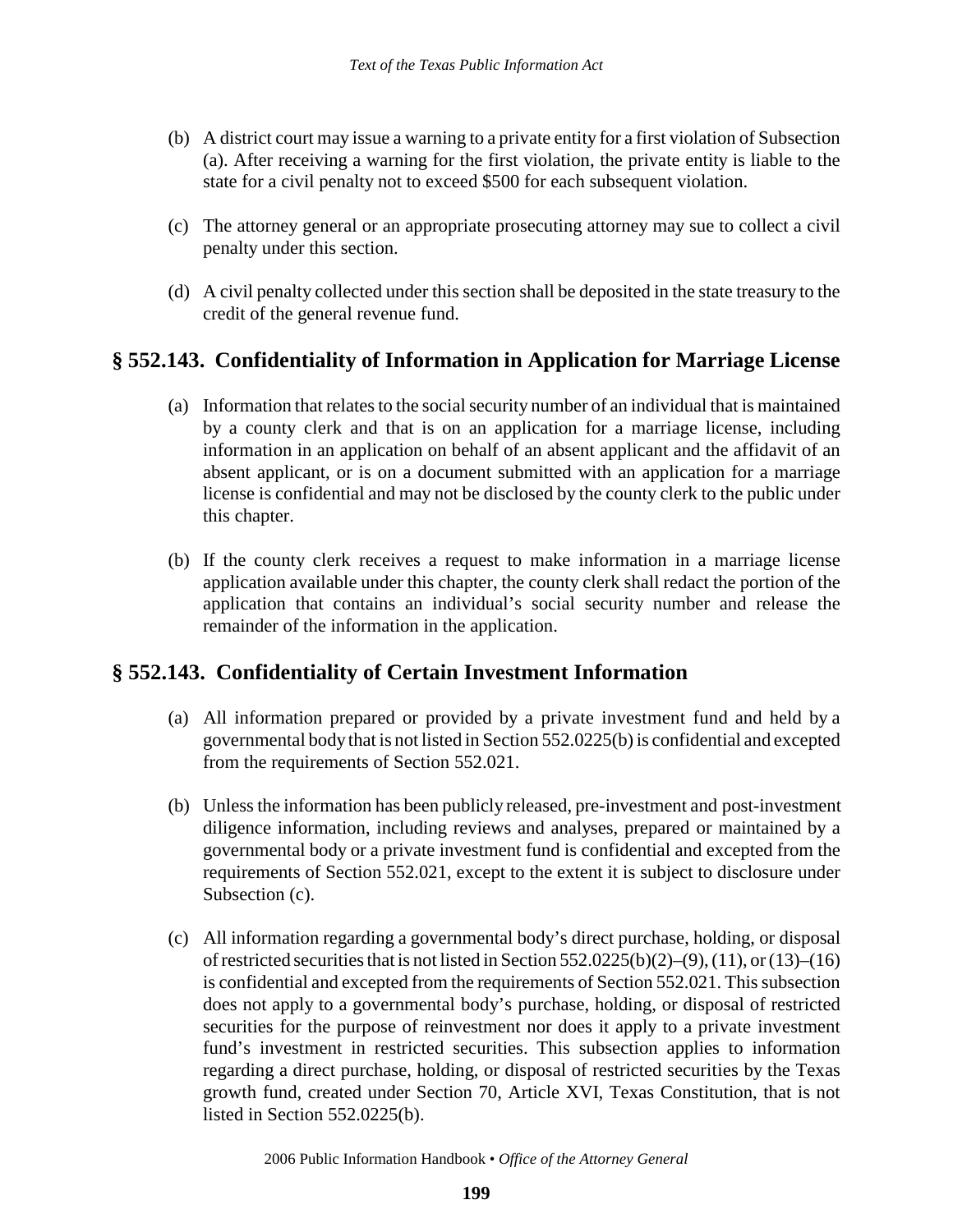- (d) For the purposes of this chapter:
	- (1) "Private investment fund" means an entity, other than a governmental body, that issues restricted securities to a governmental body to evidence the investment of public funds for the purpose of reinvestment.
	- (2) "Reinvestment" means investment in a person that makes or will make other investments.
	- (3) "Restricted securities" has the meaning assigned by 17 C.F.R. Section  $230.144(a)(3)$ .
- (e) This section shall not be construed as affecting the authority of the comptroller under Section 403.030.
- (f) This section does not apply to the Texas Mutual Insurance Company or a successor to the company.

## **§ 552.144. Exception: Working Papers of Administrative Law Judges at State Office of Administrative Hearings**

The following working papers of an administrative law judge at the State Office of Administrative Hearings are excepted from the requirements of Section 552.021:

- (a) notes recording the observations, thoughts, or impressions of an administrative law judge;
- (b) drafts of a proposal for decision;
- (c) drafts of orders made in connection with conducting contested case hearings; and
- (d) drafts of orders made in connection with conducting alternative dispute resolution procedures.

## **§ 552.146. Exception: Certain Communications with Assistant or Employee of Legislative Budget Board**

- (a) All written or otherwise recorded communications, including conversations, correspondence, and electronic communications, between a member of the legislature or the lieutenant governor and an assistant or employee of the Legislative Budget Board are excepted from the requirements of Section 552.021.
- (b) Memoranda of a communication between a member of the legislature or the lieutenant governor and an assistant or employee of the Legislative Budget Board are excepted from the requirements of Section 552.021 without regard to the method used to store or